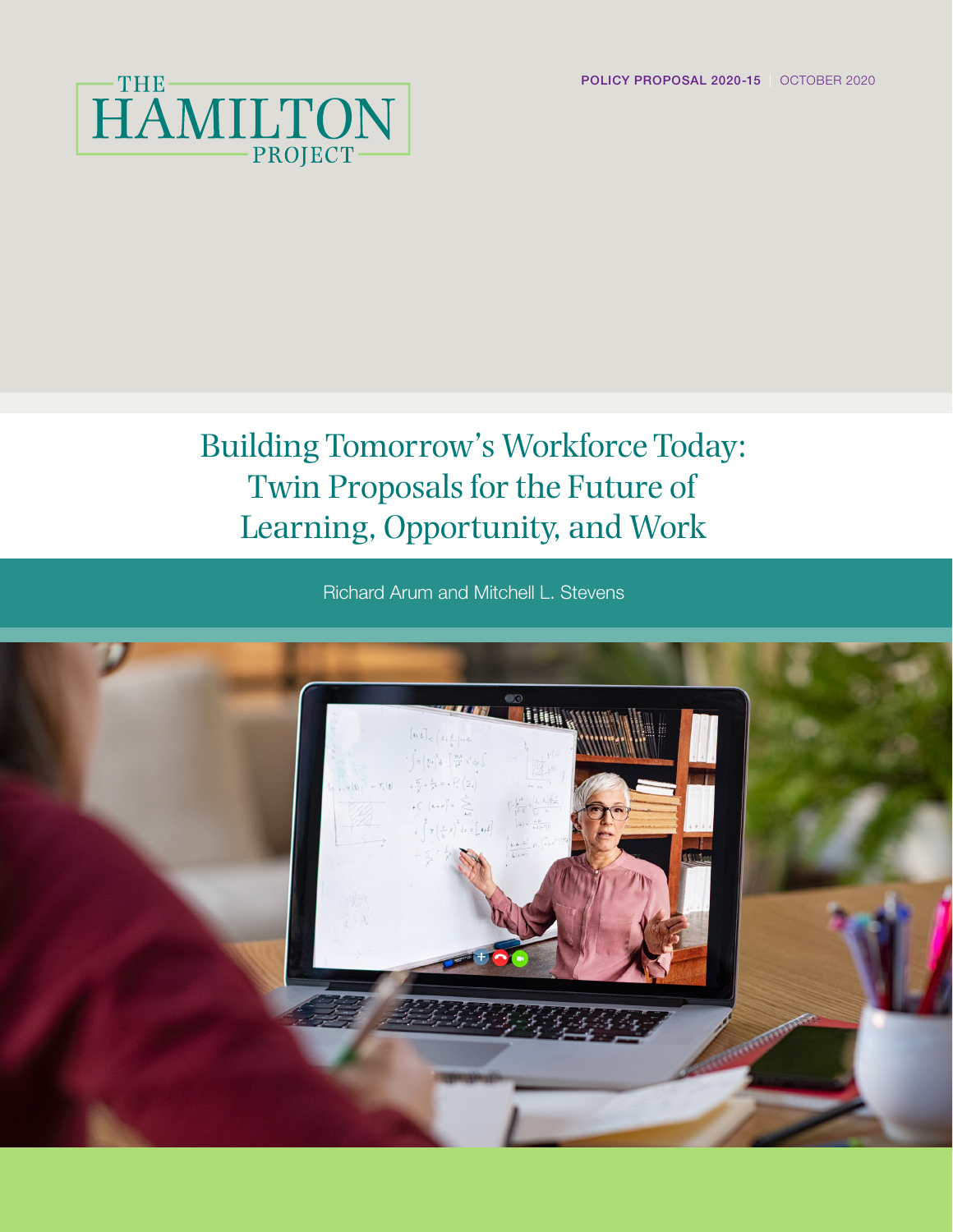#### MISSION STATEMENT

The Hamilton Project seeks to advance America's promise of opportunity, prosperity, and growth.

We believe that today's increasingly competitive global economy demands public policy ideas commensurate with the challenges of the 21st Century. The Project's economic strategy reflects a judgment that long-term prosperity is best achieved by fostering economic growth and broad participation in that growth, by enhancing individual economic security, and by embracing a role for effective government in making needed public investments.

Our strategy calls for combining public investment, a secure social safety net, and fiscal discipline. In that framework, the Project puts forward innovative proposals from leading economic thinkers — based on credible evidence and experience, not ideology or doctrine — to introduce new and effective policy options into the national debate.

The Project is named after Alexander Hamilton, the nation's first Treasury Secretary, who laid the foundation for the modern American economy. Hamilton stood for sound fiscal policy, believed that broad-based opportunity for advancement would drive American economic growth, and recognized that "prudent aids and encouragements on the part of government" are necessary to enhance and guide market forces. The guiding principles of the Project remain consistent with these views.

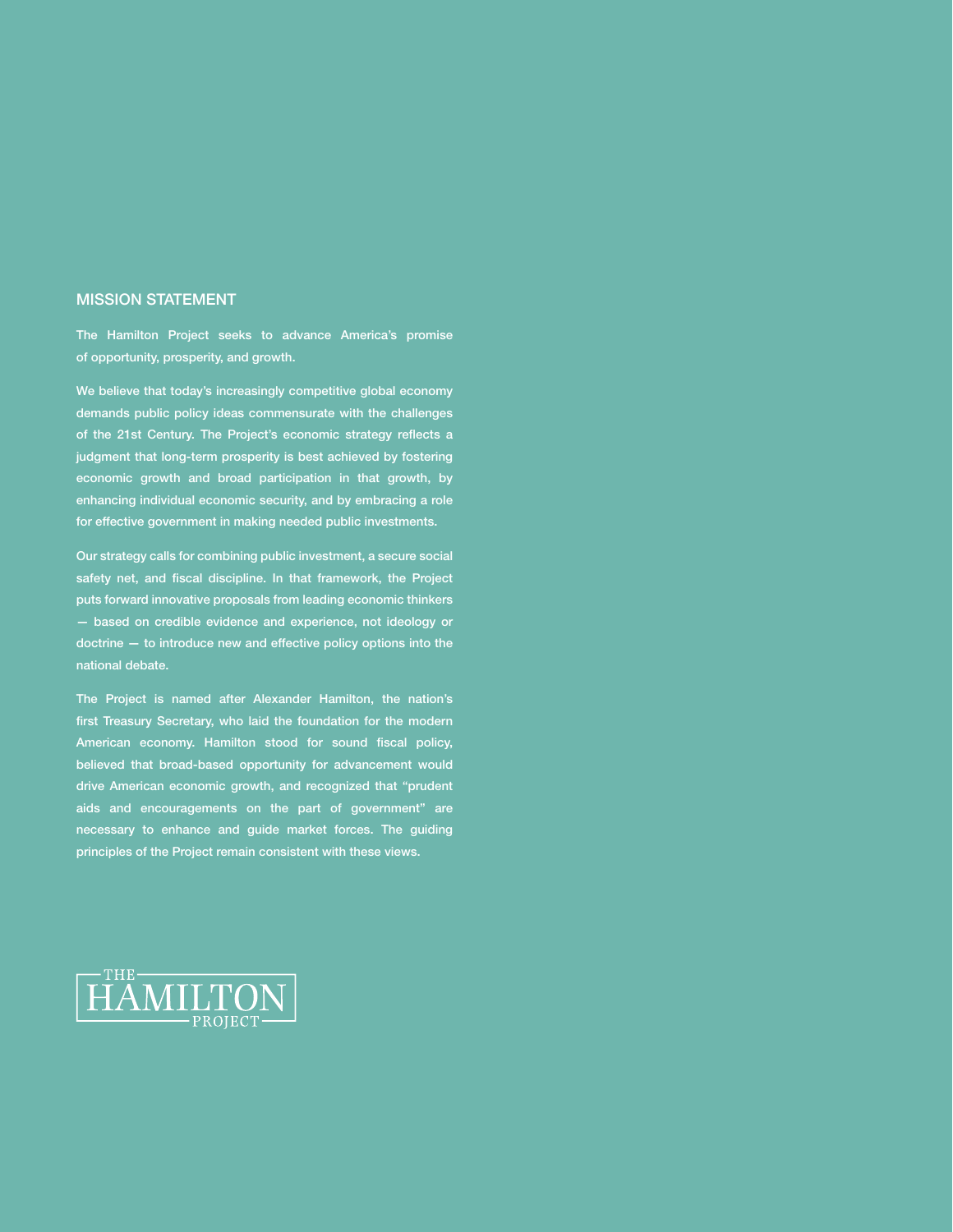

# Building Tomorrow's Workforce Today: Twin Proposals for the Future of Learning, Opportunity, and Work

Richard Arum *University of California, Irvine*

Mitchell L. Stevens *Stanford University*

#### OCTOBER 2020

This policy proposal is a proposal from the author(s). As emphasized in The Hamilton Project's original strategy paper, the Project was designed in part to provide a forum for leading thinkers across the nation to put forward innovative and potentially important economic policy ideas that share the Project's broad goals of promoting economic growth, broad-based participation in growth, and economic security. The author(s) are invited to express their own ideas in policy papers, whether or not the Project's staff or advisory council agrees with the specific proposals. This policy paper is offered in that spirit.

### **BROOKINGS**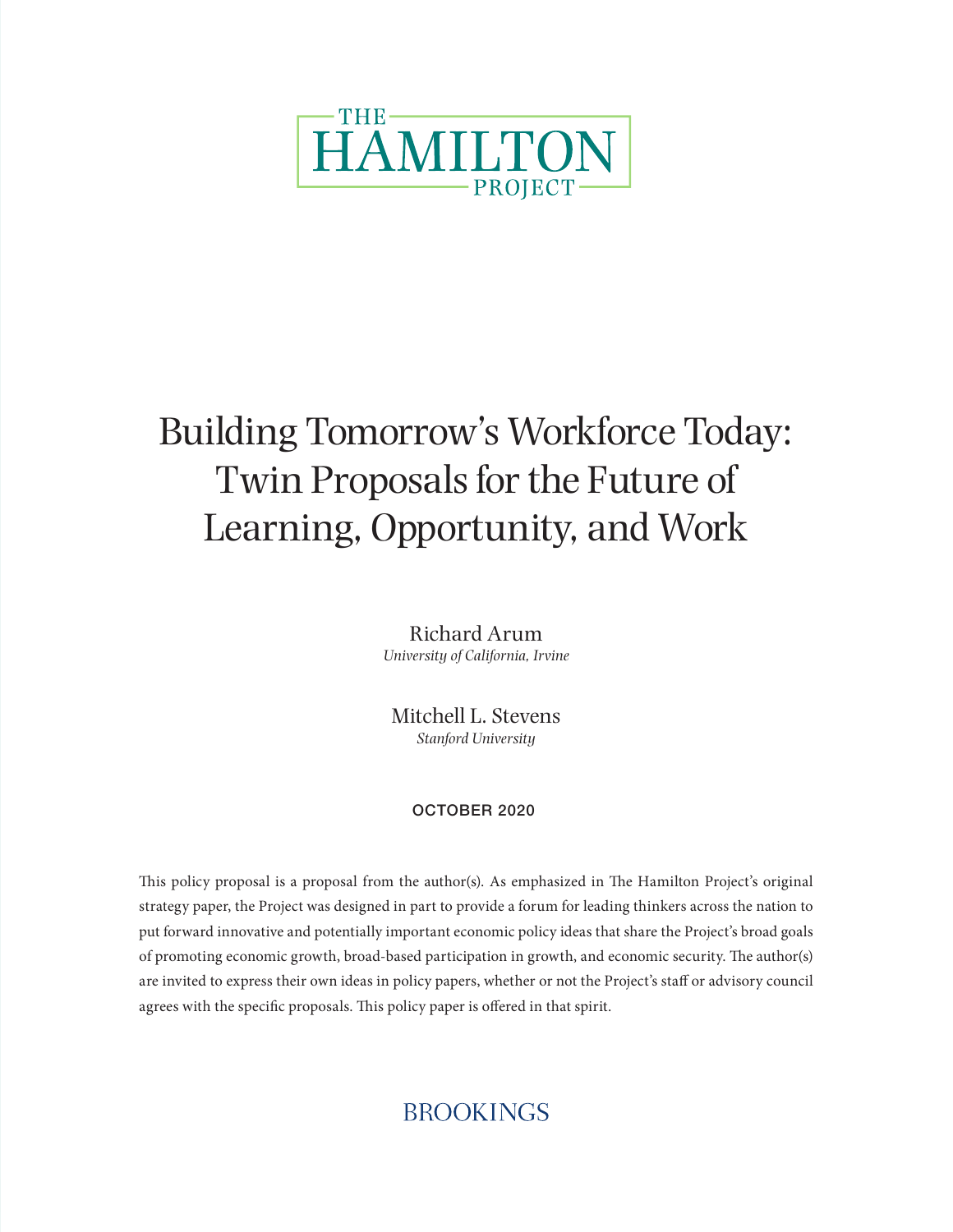### Abstract

The COVID-19 pandemic has brought new urgency to chronic and interrelated educational challenges: the need to expand and equalize postsecondary access, reduce the sector's reliance on costly in-person instruction, and develop a cumulative science of adult learning. Current federal government college funding programs do not encourage schools to be cost-efficient or to build toward the future needs of the U.S. workforce, let alone respond to the acute learning needs brought about by the pandemic. Yet U.S. higher education is an intrinsically adaptive ecosystem, rich with instructional and scientific talent; with the right incentives the ecosystem could quickly produce the flexible, affordable, and effective learning opportunities the nation needs.

We propose twin federal government initiatives to incentivize innovation in instructional delivery throughout the national postsecondary ecology, to bridge the divide between academia and the workforce system, and to accrete a cumulative science of adult learning. Under the first initiative, the federal government issues Learning Opportunity Credits (LOCs) to all U.S. adults who are either unemployed or who receive the Earned Income Tax Credit (EITC). LOCs will promote ongoing workforce training as well as the expansion of high-quality hybrid learning opportunities. Under the second initiative, the federal government establishes a national project on the Future of Learning, Opportunity, and Work (FLOW), a distributed collaboration between existing federal agencies and a network of competitively selected U.S. universities and their partners. FLOW will accumulate knowledge and inform policy on adult learning to serve the national interest moving forward. Packaged as dual initiatives and linked through data sharing and interoperability protocols, LOCs and FLOW are joint ventures.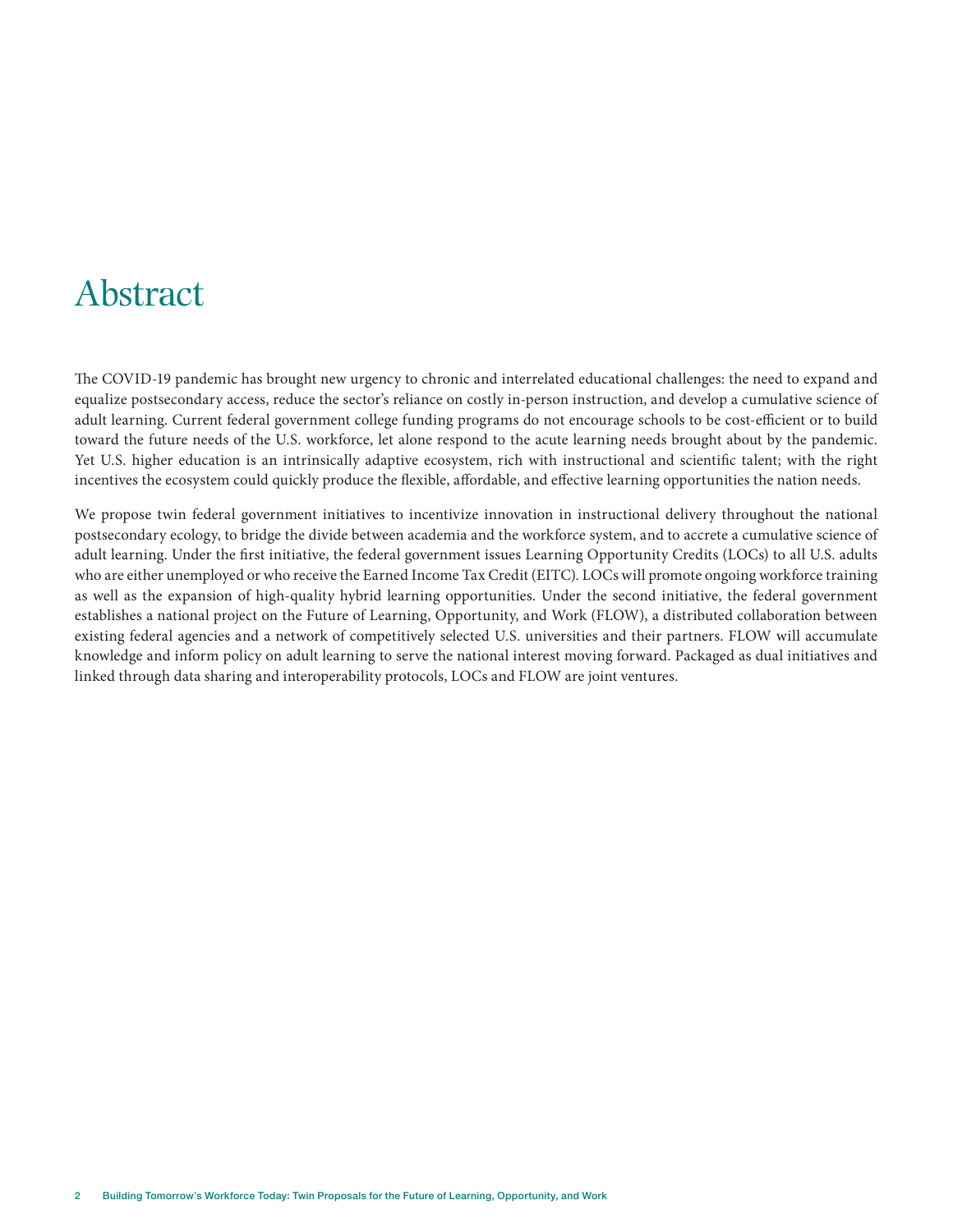## Table of Contents

| <b>ABSTRACT</b>                   | $\overline{2}$  |
|-----------------------------------|-----------------|
| <b>INTRODUCTION</b>               | 4               |
| <b>BACKGROUND</b>                 | 6               |
| <b>THE CHALLENGES</b>             | 12 <sup>2</sup> |
| <b>THE PROPOSALS</b>              | 15              |
| <b>QUESTIONS AND CONCERNS</b>     | 18              |
| <b>CONCLUSION</b>                 | 19              |
| <b>AUTHOR AND ACKNOWLEDGMENTS</b> | 20              |
| <b>ENDNOTES</b>                   | 21              |
| <b>REFERENCES</b>                 | 22              |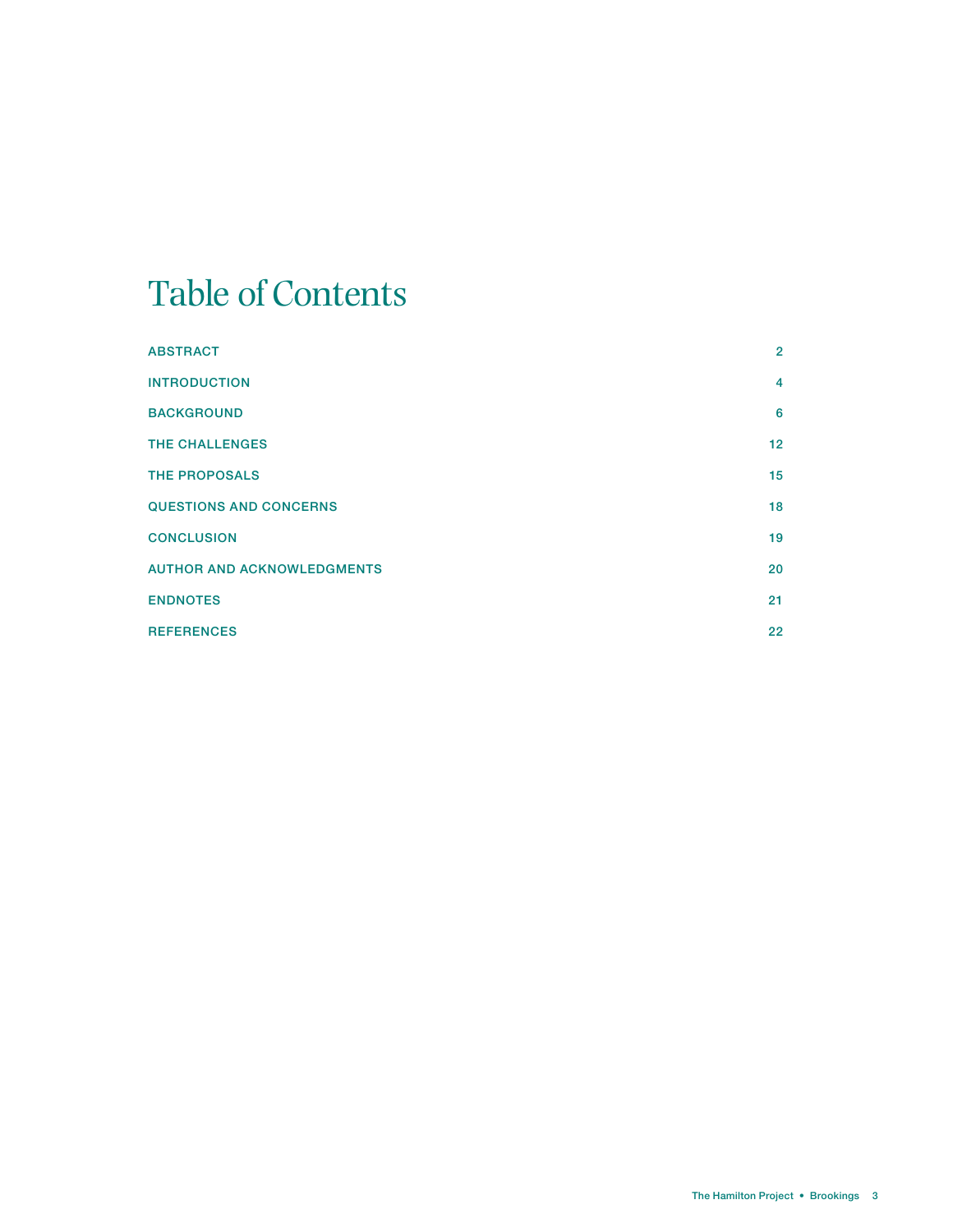### Introduction

The COVID-19 pandemic produced a multidimensional<br>crisis in higher education. Within the space of a few<br>months in the spring of 2020, colleges and universities<br>reconfigured daily academic life for millions of students crisis in higher education. Within the space of a few months in the spring of 2020, colleges and universities reconfigured daily academic life for millions of students and faculty, obliging essentially everyone to devise remote alternatives to routines long established in seminar rooms and lecture halls. Despite spectacular and costly efforts by administrators to make college campuses reasonably safe places for face-to-face interactions, nobody knows when or even if in-person academic programming will return to its pre-COVID-19 normal. Regardless, the pandemic is wreaking havoc on a high-tuition, residency-dependent financial model long regarded as the hallmark of educational excellence in the United States. Despite the facts that the majority of even full-time college students do not reside on campus (College Board 2018) and that a growing but still minority of academic credits are being earned online (National Center for Education Statistics [NCES] 2020), many schools remain committed to a costly presumption that full-time enrollment in residential institutions provides the optimal learning environment.

It is a truism that crises bring opportunities for innovation, yet U.S. higher education has proven to be especially adept at quickly and creatively evolving to serve national needs in troubled times. Whether to mobilize, organize, and train military personnel for U.S. entry into World War II; to reward and reabsorb returning veterans; or to sustain technological supremacy during the 20th-century cold war, the U.S. postsecondary ecology has intrinsic nimbleness, flexibility, and traditions of national service that are globally exceptional civic assets (Cox 2020; Labaree 2017). Unfortunately, those assets have been systematically muted in recent decades by current federal government programs for financing higher education, in which schools are incentivized to compete for young adult students whose families are willing to pay high tuition and room-and-board fees, rather than compete for adult learners of modest socioeconomic means (Armstrong and Hamilton 2013; Clotfelter 2017; Deil-Amen 2015; Hoxby 2009). These same federal programs have precipitated a segregation between policymaking for higher education and labor force development, and lopsided fiscal provision in which workforce development and lifelong learning are, at best, second-tier priorities.

Americans have long invested their own resources in pursuit of higher education to enable social mobility for themselves and their children. Government patronage of higher education has been politically popular in no small measure because a broad plurality of taxpayers have had faith in education as a vehicle for achieving better lives. This faith has frayed in recent years in the wake of skyrocketing indebtedness from student loans (Zaloom 2019). Advocates of any new government efforts to support higher education in the wake of current crises must recognize these two sides of public sentiment: on the one hand, a tradition of self-interested trust and optimism in the promise of higher education, but, on the other, skepticism that the current system is generating adequate value. Advocates must also recognize that access to postsecondary learning opportunities remains profoundly unequal in U.S. society, disproportionately available to the white and the wealthy and, increasingly over time, a means of hoarding rather than sharing privilege (Carnevale, Schmidt, and Strohl 2020).

We propose leveraging the resources of the federal government in novel programs specifically designed to enhance the accessibility, affordability, flexibility, and probity of colleges and universities. Our two proposals explicitly encourage the nation's 4,000 degree-granting postsecondary institutions to adapt creatively in order to serve those who need novel learning opportunities the most: newly unemployed adults, those who have obtained some postsecondary education but who do not yet have portable credentials, and workers whose current livelihoods are threatened by the continued pandemic, economic restructuring, automation, or some combination of these forces. Because all of these groups disproportionately include Black and Latinx Americans, our proposals contribute to the progress of racial equity and justice in the provision of postsecondary opportunity.

The twin initiatives described in this paper simultaneously respond to the current crises, invest in the long-term expansion of postsecondary access, and encourage measurable improvement in lifelong learning opportunities. Under the first initiative, the federal government issues Learning Opportunity Credits (LOCs) to U.S. adults who have been unemployed through no fault of their own and who (1) are currently eligible to receive unemployment insurance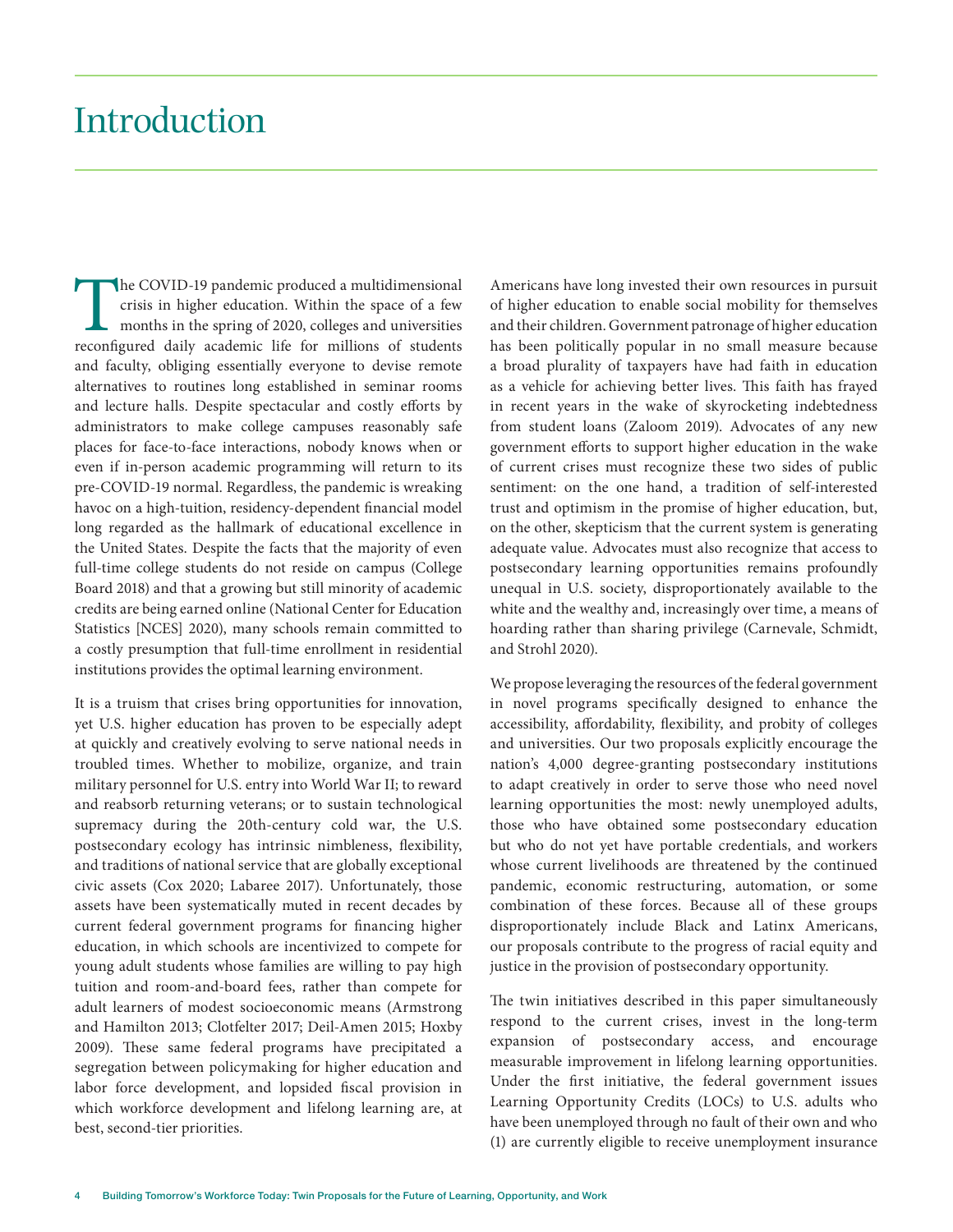payments, (2) have exhausted their unemployment insurance and extended benefits within the past two years, or (3) who are eligible for the Earned Income Tax (EITC) or who have received EITC within the past two years. LOCs will promote postsecondary equity, seed human capital formation, and encourage innovation in the development of hybrid adult learning offerings. As a condition of LOC reimbursement, at least 50 percent of each offering will comprise digital learning experiences. Under the second initiative, the federal government establishes a national project on the Future of Learning, Opportunity, and Work (FLOW), a distributed collaboration between existing federal agencies and a network of competitively selected U.S. universities and their partners, which will accumulate knowledge and inform policy on adult learning to serve the national interest moving forward. Packaged as dual initiatives and linked through data sharing and interoperability protocols, LOCs and FLOW are joint ventures.

Together, these two proposals meet acute needs for accessible learning opportunities in the wake of a global pandemic, while also creating pipelines for ongoing development of instructional programs and rigorous science for their

continuous improvement. The proposals are cost-effective because they address multiple problems simultaneously: the chronic need to reduce the cost of postsecondary delivery, the immediate need of adult workers to retool in the wake of the pandemic and its economic consequences, the future need for both people and schools to adapt flexibly to extraordinarily dynamic workplaces, and the imperative to invest in necessary educational infrastructure to maintain U.S. global preeminence in postsecondary education. They are self-correcting because contributions to assessment and research are requirements of program participation. And they are politically feasible. We propose that LOCs be explicitly defined from their inception as *educational* benefits, and that in the long term they become *universal* for all adults. These are features of government social provisions—Social Security, free K–12 schooling, and college grant and loan programs, for example—that, historically, Americans have enthusiastically embraced (Mettler 2011). The design of the two proposals also invites enthusiasm from leaders and opinion-makers within the postsecondary sector itself, because the programs neither compete with nor replace existing federal funding for higher education, while creating fresh revenue streams to support instruction and research.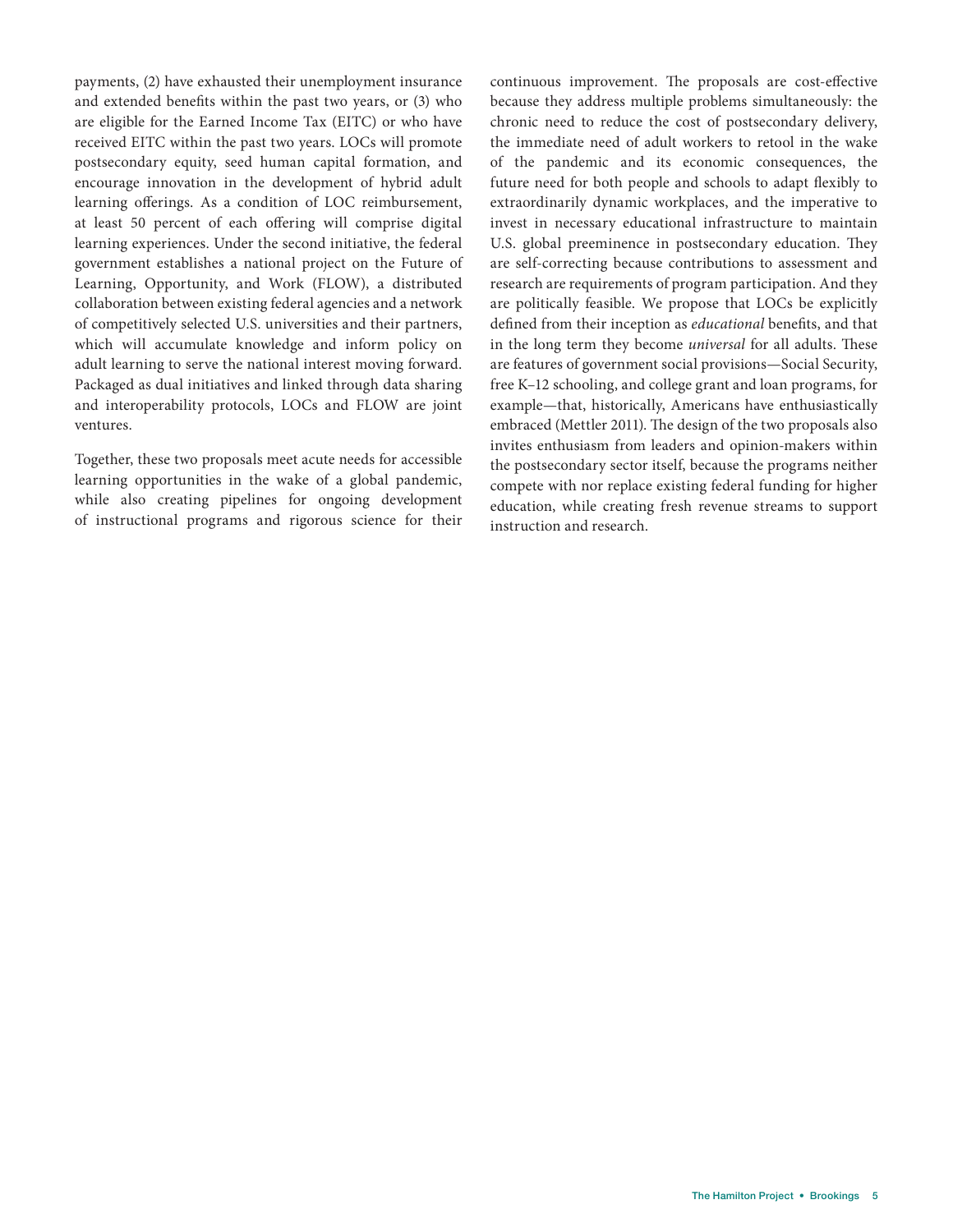### Background

#### ECONOMIC RESTRUCTURING, AUTOMATION AND UNEVEN POSTSECONDARY CHANGE

The massive expansion of access to four- and two-year college credentials in the middle of the 20th century was a heroic success in national human-capital formation. That expansion helped foster a large and prosperous American middle class. During the 1950s and 1960s, young people could presume steady, well-compensated, white-collar employment if they were able to complete a four-year degree. Meanwhile, many young adults without college educations could avail themselves of fully benefitted, union-protected jobs in the nation's robust manufacturing sectors.

Of course, this erstwhile golden age of postwar America had profound limitations. It was stratified and even exclusionary, enabling social mobility and job security much more for white than for Black and Latinx Americans (Fischer and Hout 2006). And it was short-lived. By the end of the 1970s, the transnationalization of industrial manufacturing began to diminish substantially the ranks of unionprotected manufacturing jobs (Braverman 1998), while attendant corporate restructuring eliminated entire ranks of management positions and rendered white-collar work increasingly precarious (Fligstein 2002).

Since that time, epochal changes brought about by the ongoing computational revolution have abetted the precarity of middle-income Americans and brought urgent need for more equitable postsecondary access and quality learning opportunities across the life course. The first such change is the growth of service-oriented and knowledge-based jobs that have made possession of the high-level literacy, numeracy, critical-thinking, and interactive skills associated with postsecondary education only more important for Americans to obtain (Brint 2018). Second, what counts as workforcerelevant skills has been changing with the continual evolution of digital platforms for managing flows of money, people, goods, and information (Merisotis 2020). Third, constant dynamism in almost every field of human activity has come to require that virtually all workers learn to assume the flexibility and growth mindsets that enable them to transition between jobs, careers, and business sectors (Brynjolfsson and McAffee 2014). Finally, the American workforce is now more culturally and ethnoracially diverse than ever, which

creates ongoing challenges and opportunities for negotiating equitable and inclusive workplaces (Burns, Barton, and Kerby 2012).

Yet for all this change, the basic rhythms and demographics of many conventional colleges and universities have remained from the post–World War II era. Flagship programs at the nation's most distinguished universities are organized for full-time enrollment in a September-to-June calendar. Admissions-selective four-year colleges and universities disproportionately serve the white and the affluent (Grusky, Hall, and Markus 2019). Admissions to and residential requirements at such schools systematically create formidable barriers for most of those without the advantage of a collegepreparatory high school curriculum, young adults who are parents, those who are older than 22 years of age, and those who are unable or unwilling to move out of their households of origin.

A spectacularly diverse for-profit sector has rapidly arisen to meet the educational needs of the millions of Americans poorly served by legacy schools and delivery models (Kirst and Scott 2017). While this entrepreneurial activity is testament to the dynamism of American capitalism, it also has produced educational services that vary widely in cost, learning outcomes, and employment gains for those who enroll in them. Overall, this for-profit sector has a damning record of irresponsible business behavior, with many documented cases of deceptive advertising, predatory recruitment practices, and outright fraud (Cottom 2017; Eaton 2020; Mettler 2014). Yet too many legacy providers with stronger reputations and track records (with important exceptions, discussed below) have remained aloof from the needs of young people with weak precollegiate academic records and from the needs of adult learners, choosing instead to focus their energies on the coveted few high school graduates each year who bring high grades and test scores and whose families—whether domestic or international—are willing to pay high tuition (Hamilton and Neilsen forthcoming).

The federal government has the normative and fiscal influence to change this state of affairs. Widespread calls for decisive government response to the COVID-19 pandemic create a historic opportunity for ambitious federal policy that could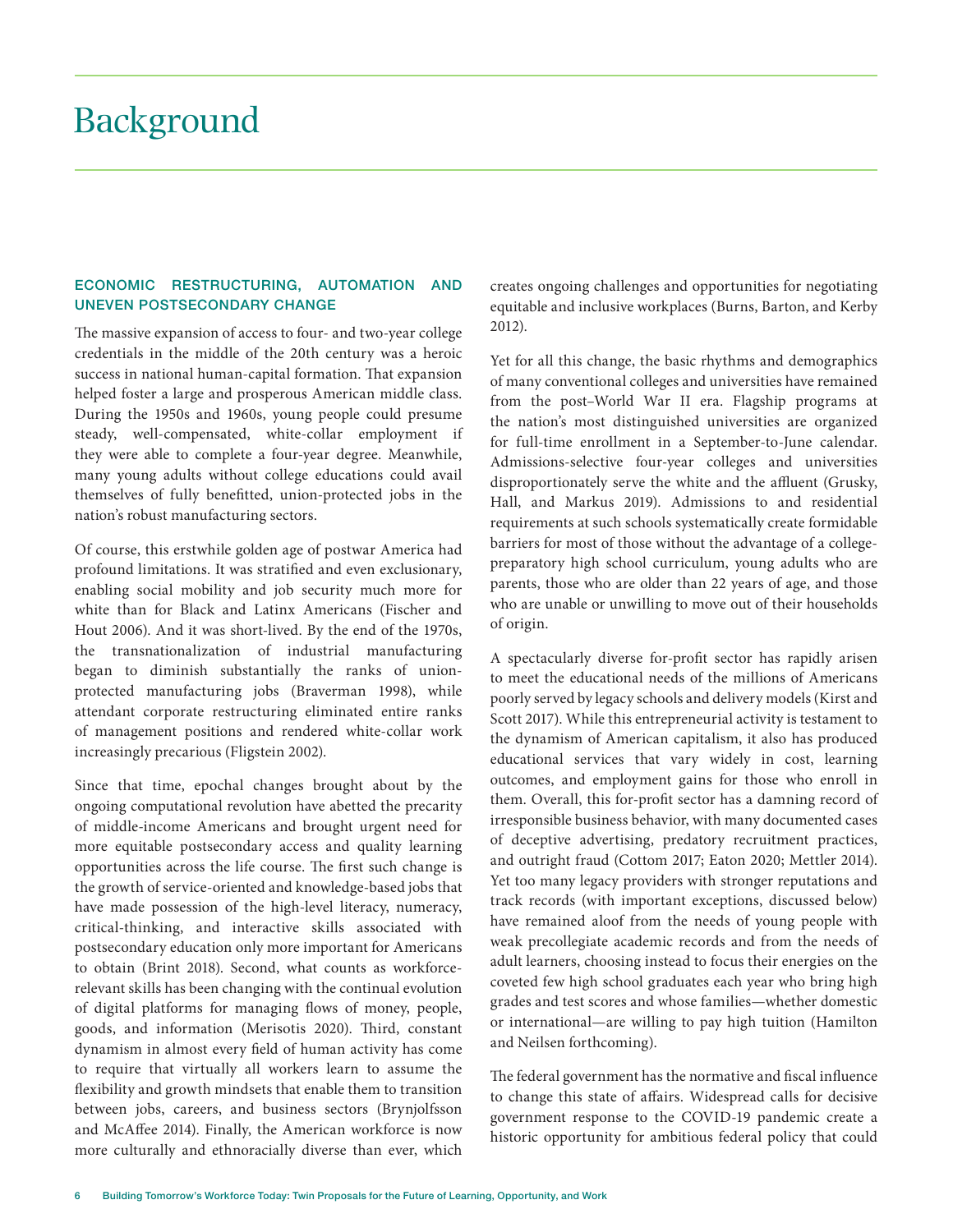change financial incentives for colleges and universities in ways that promote access, affordability, and occupational relevance for the adults who need postsecondary learning opportunities most.

#### THE CURRENT CRISIS

The COVID-19 pandemic is creating extraordinary demands for workforce retraining: tens of millions of adult workers have lost employment while seismic changes in the nature of work and the structure of the economy unfold around them. By the end of May 2020, U.S. jobless claims during the pandemic had passed 40 million. One-third of American workers faced with job loss report an interest in changing their field of work, but only 44 percent report they have access to the education and training they want (Strada 2020). Simply put, the nation needs greatly expanded adult learning opportunities, for more people, at a cost that is lower than it was before the pandemic.

Unfortunately, those who might benefit the most from postsecondary learning opportunities—the newly unemployed—face real difficulty accessing current college grant and loan programs, in part because the bureaucracies that disburse college aid are disarticulated from those that distribute unemployment benefits (Turner 2017). Public two- and four-year colleges and universities have a mixed record in terms of providing support for retraining of displaced workers. For example, a recent rigorous empirical study of displaced workers in Ohio found, consistent with national research, that four years after job loss 15 percent of displaced workers were still unemployed, and that those who *were* employed had experienced a 25 percent loss of income. Displaced workers who had enrolled in coursework at public colleges and universities, however, had significantly improved employment prospects. Unfortunately, only 10 percent had taken advantage of these educational opportunities. More troubling still, the authors' causal estimate of the effects of job loss on displaced workers' enrollment in public colleges and universities was considerably lower: only about 1 percent of displaced workers, primarily drawn from the manufacturing sector, were enrolling (Minaya, Moore, and Scott-Clayton 2020).

Concurrent with providing the impetus for increased support for workforce (re)training, the pandemic has produced a multidimensional crisis in higher education more broadly, and is challenging the fundamental character of academic instruction, institutional finance, and the presumed ideal platforms and formats of college learning. Almost every college and university moved to remote instruction in the spring of 2020, irrespective of institutional prestige, residential requirements, admissions selectivity, or price point. That move has not gone well. The elite residential schools that had long eschewed online instruction were

among the least prepared instructionally. Their faculty, administrators, and IT staff were forced to rely on a few offthe-shelf technologies (e.g., Zoom, Canvas), with faculty often having minimal or no training in online pedagogy (Arum and Stevens 2020). The results were predictable. Seventy-five percent of college presidents surveyed in March 2020 reported that they were concerned about the readiness of their school's faculty to teach online (Lederman 2020). The concern was warranted. At one large public research university, 80 percent of students surveyed in April 2020 reported worrying that the shift to online instruction would inhibit their academic progress (von Keyserlingk 2020). A second survey conducted at 10 large public research universities in late May found that 10 percent of students were considering not enrolling in classes in the fall of 2020; the top reason reported by 71 percent of domestic students for their plans not to reenroll was concern that classes would continue to be offered online (SERU Consortium 2020). A third survey at one of the largest public universities in the country found that 13 percent of students were planning to defer graduation, while 40 percent reported the loss of a job, internship, or job offer; students from lower-income backgrounds were 55 percent more likely to be planning to defer graduation (Aucejo et al. 2020).

Prior research has demonstrated that low-quality online instruction has disproportionately negative effects on students from disadvantaged economic backgrounds (Xu and Jaggars 2013). While it is too early to gauge the long-term consequences of the move to online instruction for students in the aggregate, there is little doubt that learners with the fewest material and financial resources (for example, those without in-home broadband access, those who are unhoused or marginally housed, those with weak academic preparation in high school) will suffer the most in terms of lower grades, unfinished coursework, and college exit before graduation.

The pandemic also has placed extraordinary financial pressures on colleges and universities. Residential schools are highly dependent on diverse revenue streams tied to site-based services: room and board fees for students, first, but also conferences, camps, athletic and cultural events, executive education programs, and parking fees. More subtly but nevertheless profoundly, residential schools justify their high tuition rates on the promise that full-time face-to-face instruction is superior to remote learning. The entire business model of residential higher education is predicated on the fact and costliness of physical copresence (Armstrong and Hamilton 2013).

Simply specifying the cost of individual campus-based services is itself a daunting challenge. College and university budgets are notoriously complex, with cross-subsidy of research, instruction, residential programming, fundraising, and capital investments common (Owen-Smith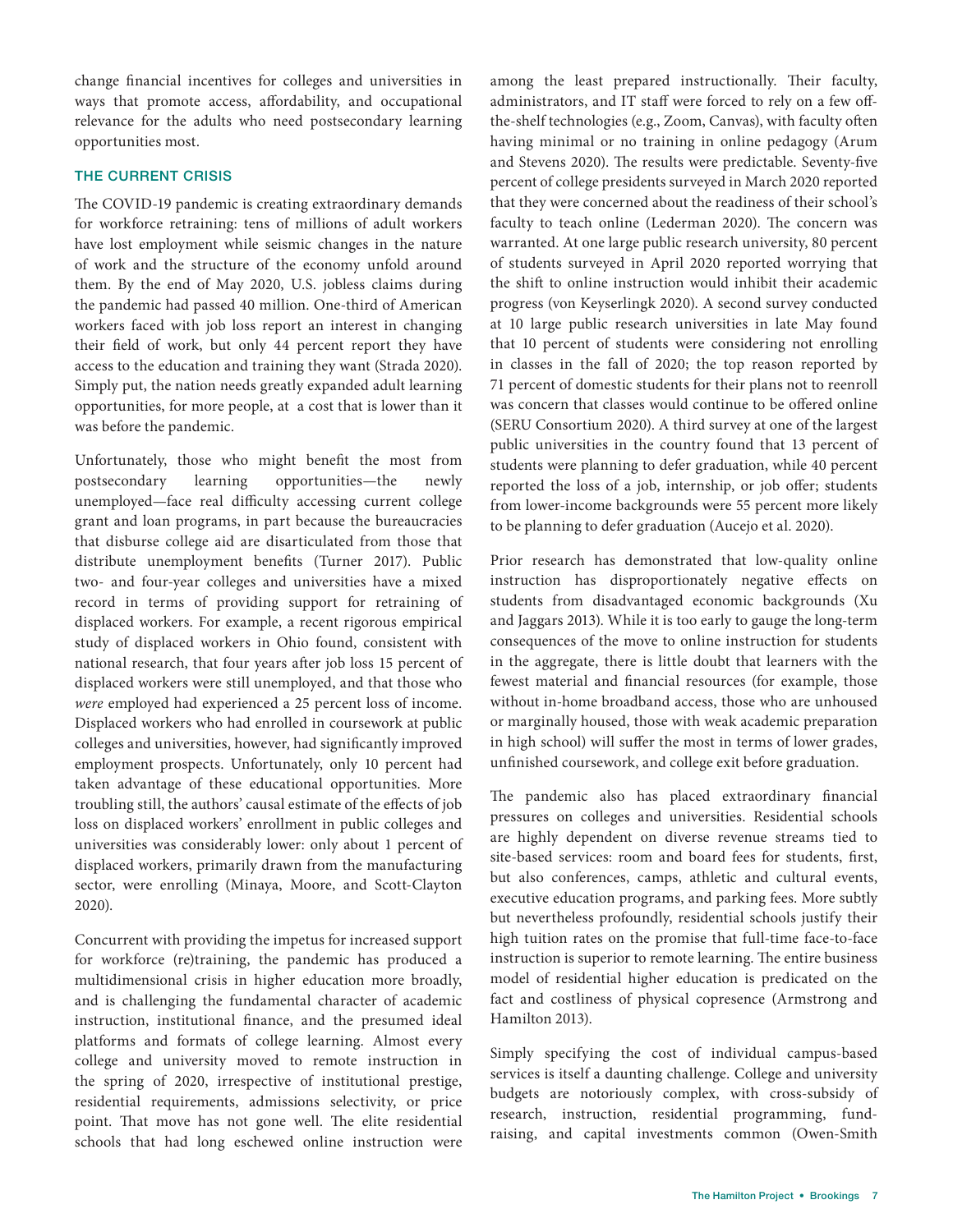2018). Accounting and budgeting in higher education are so byzantine that even one prominent defender of the status quo resorts to describing it as "a perfect mess" (Labaree 2017). Adding to the complexity is increasing financialization of academic assets. Public and private schools alike now routinely take on debt and contractual obligations, such as P3 student housing, tied to optimistic forecasts based on assumptions of stable or increasing enrollments (Eaton et al. 2016; Seltzer 2020). Costs of personnel, facilities, and debt servicing are largely fixed, with little margin for revenue disruptions of the magnitude schools are currently facing. The number of private nonprofit schools facing financial insolvency in coming months is likely to be in the hundreds (Carey 2020). While not facing comparable bankruptcy risk, public schools are likely to experience significantly reduced state funding in coming years in light of economic downturn, which will only compound the acute financial challenges they are weathering today (Oliff and Pontari 2020).

Federal responses and policy proposals to this multidimensional crisis have yet to recognize the need for structural change to ensure sustained postsecondary access, increased equity in educational opportunity, and enhanced workforce development keyed to the nation's future economic needs. The higher education provision in the Coronavirus Aid, Relief, and Economic Security (CARES) Act, signed into law in March 2020, provided \$13.953 billion to colleges and universities, 90 percent of which was awarded through the Title IV distribution system on the basis of full-time enrollments (American Council of Education 2020). In the federal disbursement formula, low-income students eligible for Pell Grants were weighted three to one relative to those who were not Pell-eligible—reasonably, we believe, given how the pandemic has disproportionately impacted people of modest means. However, students whose instruction was delivered fully online were excluded from allocation calculations. This funding formula may have been warranted in the sense that instruction for fully online students was least impacted by the pandemic. It is nevertheless ironic that allocating relief on the basis of in-person enrollments categorically excluded those learners and institutions that have done the most to embrace the long-derided digital technologies on which every school is now relying.

Other nascent policy proposals to address current financial challenges facing students, colleges, and universities have been unimaginative, such as doubling the existing Pell Grant, providing direct funding to states for higher education services, and forgiving student loans (Murakami 2020).<sup>1</sup>These proposals in no way incentivize schools to adapt flexibly to either current circumstances or the future needs of American workers.

The stark picture we have painted is, admittedly, partial. We recognize the great flexibility, resilience, and commitment to national service that colleges and universities have exhibited over the course of U.S. history. We are encouraged and inspired by iconoclastic universities such as Arizona State, Georgia Tech, Southern New Hampshire, and Western Governors, and community colleges such as Rio Salado and Miami-Dade, that have embraced and improved low-cost online delivery and made quality postsecondary learning opportunities accessible to millions. There is no shortage of adaptive capacity in the U.S. academy. Unlocking that capacity in a time of crisis requires decisive federal leadership.

#### THE POLICY LANDSCAPE

Current federal higher education and workforce development programs were devised in the 1960s and early 1970s, an era in which state legislatures were generously subsidizing public higher education, when steady and well-compensated employment did not require college credentials, and when the mere possession of a college diploma provided considerable assurance of lifelong employability. Those conditions no longer obtain. Today the nation faces steadily declining state government subsidy for higher education and looming fiscal problems in the wake of the pandemic; a labor market in which some postsecondary education is a necessity, not a luxury; a competitive global capitalism that requires people to develop new knowledge and skills throughout their entire working lives; and growing calls for investment in affordable mechanisms for lifelong skill acquisition for U.S. workers.

None of these changes has yet been met with strategic postsecondary policy from Washington. The basic architecture of federal financial aid for colleges and universities has remained largely unchanged for 50 years. Devised in its current form under Title IV of the Higher Education Act in 1965 and fully institutionalized by 1972, the program has two primary pillars: direct grants to the lowestincome students, and loans, which are available to the vast majority of college aspirants.<sup>2</sup> In order to be eligible for either grants or loans, students must enroll in colleges or universities that meet minimal regulatory requirements. Eligibility entails a school being licensed or otherwise legally authorized to operate in the state in which its physical offices are located, being certified by the federal U.S. Department of Education (ED), and being *accredited,* which is a status secured through peer review by one of several nongovernmental programs recognized by ED (Hegji 2018). Title IV does not require ceilings on the amount of tuition and fees that schools may charge for academic credits and degrees, which has encouraged colleges and universities to prioritize the development of costly residential-based programs.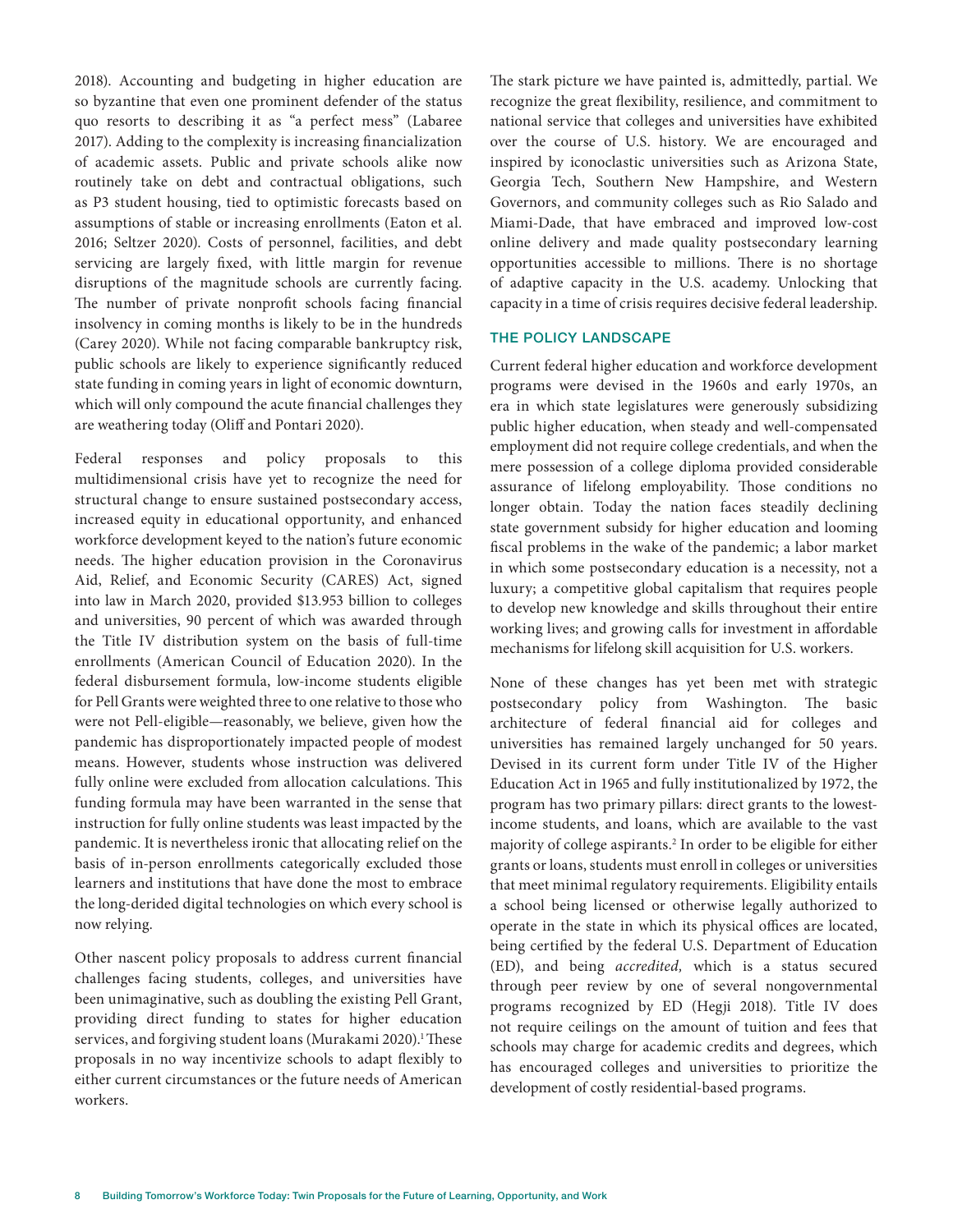It is hard to overstate the importance of Title IV programs in shaping the entire U.S. postsecondary ecology. Two-thirds of full-time college students take advantage of at least one of these programs that, together with the Title IV work-study program, infuse approximately \$120 billion into college and university coffers each year (College Board n.d.a, n.d.b). Title IV literally makes mass higher education possible in the United States, putting college degrees within financial reach of everyday Americans and sustaining revenue streams for basic operations among the vast majority of the nation's colleges and universities. The programs are so financially important to schools that the terms of institutional eligibility for Title IV define the core operational model of U.S. higher education. While Title IV programs have expanded educational opportunities to students from diverse backgrounds, they have simultaneously incentivized colleges and universities to focus on serving students who can finance their education through these mechanisms, and diverted schools' attention from aggressively pursuing the less profitable and academically less prestigious programming associated with lifelong learning and workforce training.

In the second half of the 20th century, when the nation was benefitting from historic government–academic partnerships (see box 1), the United States led the world in the percentage of young adults receiving a college education. Yet as the decades since initial authorization of Title IV have passed, the United States has fallen behind many other advanced economies in both the rate of higher education expansion and in the proportion of young adults receiving postsecondary degrees. By 2018 nine countries had a higher percentage of individuals aged 25–34 with postsecondary degrees than the United States: Australia, Canada, Ireland, Japan, Lithuania, Luxembourg, South Korea, Switzerland, and the United Kingdom. In addition, over the past decade (2008–18), the U.S. rate of growth in postsecondary degree attainment lagged significantly behind the average rate of growth found in both European countries and in Organisation of Economic Co-operation and Development (OECD) member countries (OECD 2019). These challenges can be addressed both by providing additional educational opportunities to older adults in the labor market and by expanding both traditional and alternative pathways through college.

#### BOX 1:

#### Higher Education in the Nation's Service

The United States is a highly federated polity and Americans have long been skeptical of centralized big government social programs. Nevertheless, this country has a rich legacy of mobilizing government resources to meet great challenges: for example, winning wars, and putting millions to work during the Great Depression. It has met these challenges by relying on the extraordinarily rich and diversified national postsecondary ecology to provide instructional services and scientific acumen in times of crisis. By "postsecondary ecology," we refer to a vibrant population of some 4,000 schools that simultaneously cooperate and compete with each other for students, funding, stable service niches, and prestige (Eaton et al. 2019; Kirst and Scott 2017; Kirst and Stevens 2015). Rather than building capacity directly, the federal government, often in partnership with state legislatures, has funded colleges and universities to build this capacity. In doing so, the nation has been able to take advantage of the competitive, market-like character of the ecology and the great affection Americans historically have had for their colleges and universities (Loss 2012).

Most Americans live within a day's drive of a major research university. More than 1,200 public community colleges are vital civic anchors of their towns and cities; and private colleges and technical institutes of myriad sizes and missions vie with their public counterparts for students, tuition, research funding, and prestige. This great variety has enabled schools to specifically recognize and serve particular constituencies: HBCUs, religiously affiliated schools, urban comprehensive universities, community colleges partnering with local industry, and specialized technical institutes all are important examples of the extraordinary adaptability of the U.S. postsecondary ecology. Alumni have reciprocated the positive contributions that particular schools have made to their lives and communities through tax exemptions, philanthropic contributions, and deference to academic institutions and experts generally. Such regard for the academy has made for a truly exceptional system of social provision and a higher education system that is the envy of the world.

As competitive and ambitious organizations, U.S. colleges and universities respond quickly to new streams of revenue. They have demonstrated great alacrity in adapting their operations to serve government needs. The signal historical example is the Servicemen's Readjustment Act of 1944, popularly known as the GI Bill, that accomplished the peaceful and prosperous absorption of returning World War II veterans into an uncertain postwar economy. One of the central pillars of the GI Bill was generous subsidy of college attendance, which ultimately sent 2 million people to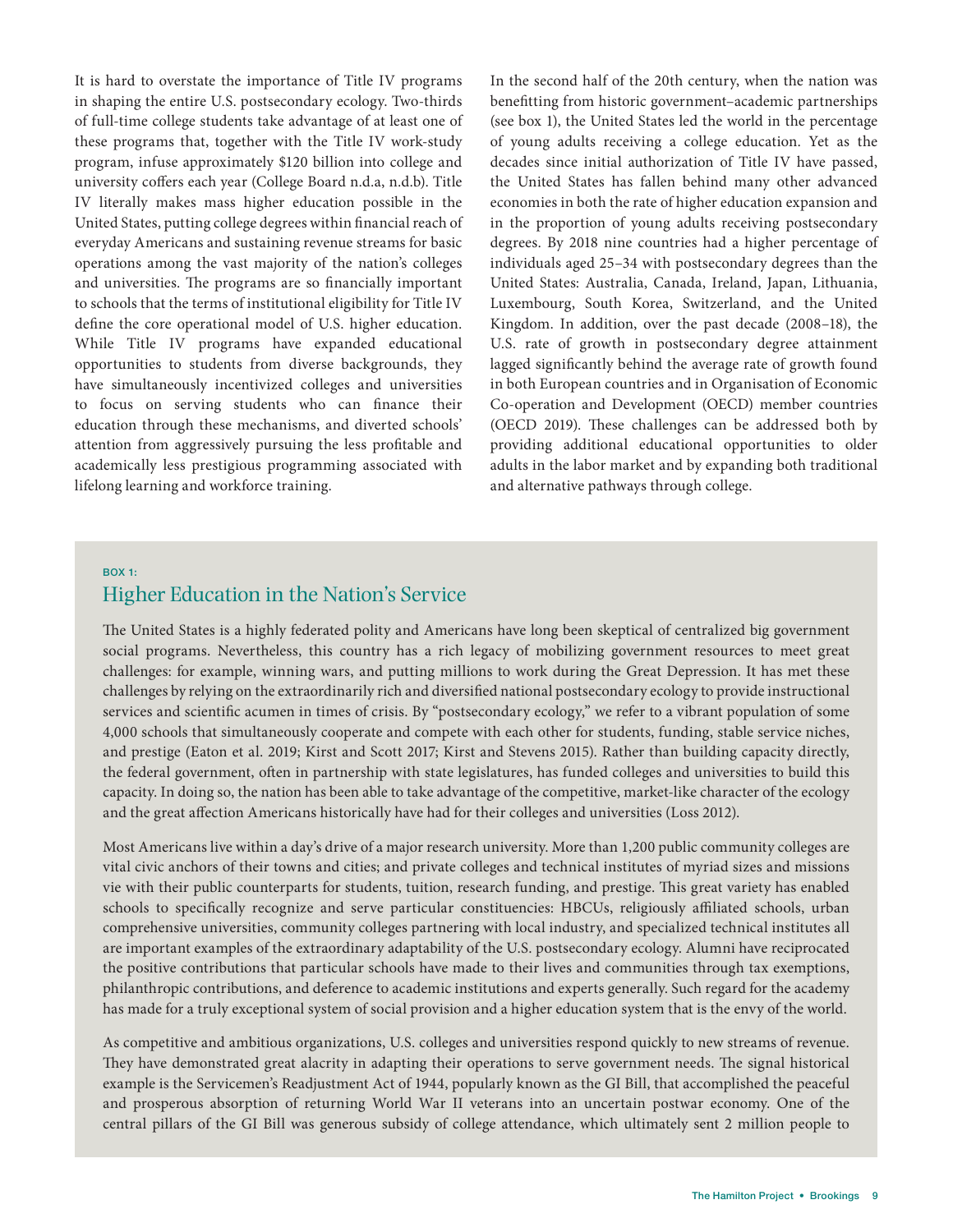college (Mettler 2005). Colleges and universities responded to this influx by transforming themselves, in the space of a generation, from elite bastions for wonks and the wealthy, into broadly accessible engines of social mobility (Stevens and Gebre-Medhin 2016). The success of the GI Bill created a policy legacy, with the federal government funding higher education to support scientific research for a global cold war as well as, ultimately, funding mass higher education for the general public (Graham 1984).

Indeed, in the middle of the 20th century colleges and universities became important partners with Washington, bringing federal resources to bear on problems faced by everyday Americans. An early expression of federal–academic partnership was the dispersal of New Deal relief programs. As they are today, Depression-era Americans were skeptical of welfare, but they typically were proud of their local colleges and universities, which Americans regarded as trusted neighbors; this was true, even, of those with strong antigovernment sentiments. Franklin Delano Roosevelt's administration took advantage of this fealty, using colleges and their personnel to house, coordinate, and disseminate New Deal programs nationwide. As the political historian Christopher Loss has famously explained, the New Deal set in motion a tradition of federal–university collaboration that continued into the 1960s with the passage of the Higher Education Act, part of President Lyndon B. Johnson's War on Poverty initiative, which provided tuition assistance to make college access an affordable ambition for the majority of Americans with a high school diploma (Loss 2012).

Herein also were the origins of the nation's vibrant community colleges, which were true joint ventures between federal funding agencies and regional business and civic leaders, specifically purposed with serving the workforce needs of particular communities. These schools were at the forefront of efforts to expand educational opportunity to underserved populations (Brint and Karabel 1989; Dougherty 1994). There has been no similarly imaginative or ambitious deployment of federal largesse through higher education in the decades since.

The continuing COVID-19 pandemic creates a historic opportunity for the federal government to negotiate a new financial and civic contract with colleges and universities. The fiscal capacity of the federal government can be a powerful lever for eliciting more-affordable, more-accessible learning opportunities from the nation's thousands of colleges and universities. As it was 75 years ago with the passage of the GI Bill, the time is ripe for the federal government to offer ambitious but disciplined incentives for schools to help Americans reenter the workforce and to sustain prosperity over the course of their adult lives.

At present, federal funding for higher education and workforce development are disbursed through separate agencies: ED and the Department of Labor. The direct cause of this disbursement model was the creation of the ED under the Carter administration, but it also reflects a political and cultural divide between those who historically have advocated on behalf of non-college-educated workers and those who have advocated a college-for-all approach to social mobility (Rosenbaum 2004). Federal funding and policy supporting colleges and universities—which Americans love became segregated from funding and policy for workforce development. The latter came to be associated with welfare: "the most despised segment of social policy in America," as one prominent labor historian has succinctly put it (Weir 1993, 10).

This segregation also has made the United States internationally distinctive in a rather unfortunate sense. We have invested heavily in an idealized conception of college as a general, but costly, ticket to economic security, but have put much less into targeted training programs that might create opportunities for particular people, at specific times and places, to meet specific workforce needs. Relative to other advanced economies, U.S. higher education today is characterized by generic educational degrees and lower employer sensitivity to specific skills or qualifications (Shavit and Muller 1998).

History strongly suggests that novel federal funding mechanisms would oblige the postsecondary sector to redress this asymmetry of investment and opportunity. The United States has accreted a human capital system in which the federal government lends support to largely autonomous colleges and universities in exchange for national service: rewarding and reabsorbing veterans, mobilizing for war, and creating accessible mechanisms for social mobility. In each instance, the federal government created a novel funding mechanism (the GI Bill of 1944, the National Defense Education Act of 1958, and the Higher Education Act of 1965) that elicited competitive innovation among schools to receive those funds and meet the national need. The evolution of government–university partnership was extraordinarily generative of civic progress throughout the 20th century. It is time to do it again.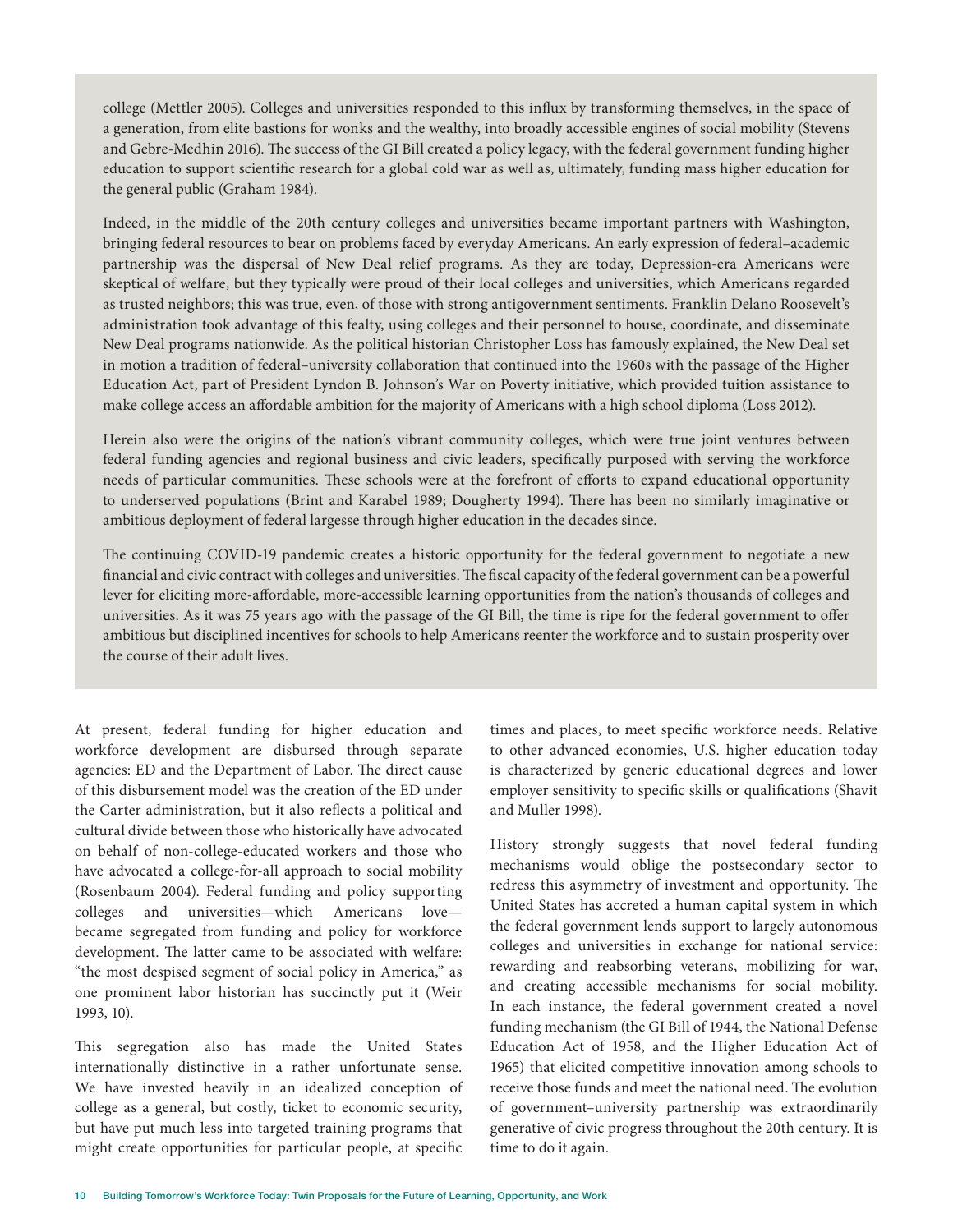The national postsecondary ecology possesses extraordinary capacity to serve more adult learners and to accrete knowledge to improve learning opportunities, if incentives were designed to produce desired changes. The ecology has crucial assets that could be powerfully leveraged to build the future. First among those assets, we have thousands of schools characterized by intrinsic competition for students, financial support, and prestige. If the federal government were to create a program that made new sources of funding available under new terms, it would incent competitive innovation and collaborative partnerships to chase those funds. Second, we have a system that is both elite and accessible: a handful of research universities that lead in basic science, myriad other public and private schools serving particular constituencies and niches, and thousands of community colleges that are in or adjacent to most communities. Even as they compete, schools cooperate with each other if they are incentivized to do so. As management theories of coopetition suggest, incentives to competition and cooperation can be reciprocally complementary (Walley 2007). U.S. higher education exhibits serial examples of this phenomenon: the Morrill Land-Grant Acts of 1862 and 1890, which encouraged competitive founding of public universities on the western

frontier (Stevens and Gebre-Medhin 2016), coordinated but competitive big-science initiatives from World War II onward (Owen-Smith 2018), and ubiquitous intercollegiate athletics that require cooperation in order for competition to occur (Lifschitz, Sauder, and Stevens 2014).

Third, social science in a variety of fields has serially recognized that vibrant local economies are dependent on the active presence and engagement of postsecondary institutions (Moretti 2012; O'Mara 2015; Owen-Smith 2018; Saxenian 1996). The nation's 4,000 degree-granting colleges and universities are located all over the country, and are embedded in the communities of most Americans. Many schools know and serve particular constituencies or industries particularly well. Examples are the historically Black colleges and universities (HBCUs) and other predominantly minority-serving institutions, religiously affiliated colleges, schools of art and design, business and technical institutes, and rural agricultural and extension programs. They are respected, admired, and even loved by local business leaders, neighbors, and alumni. Our proposals create novel funding streams to sustain cherished civic institutions even while encouraging them to serve larger numbers of people in affordable, measurably effective ways.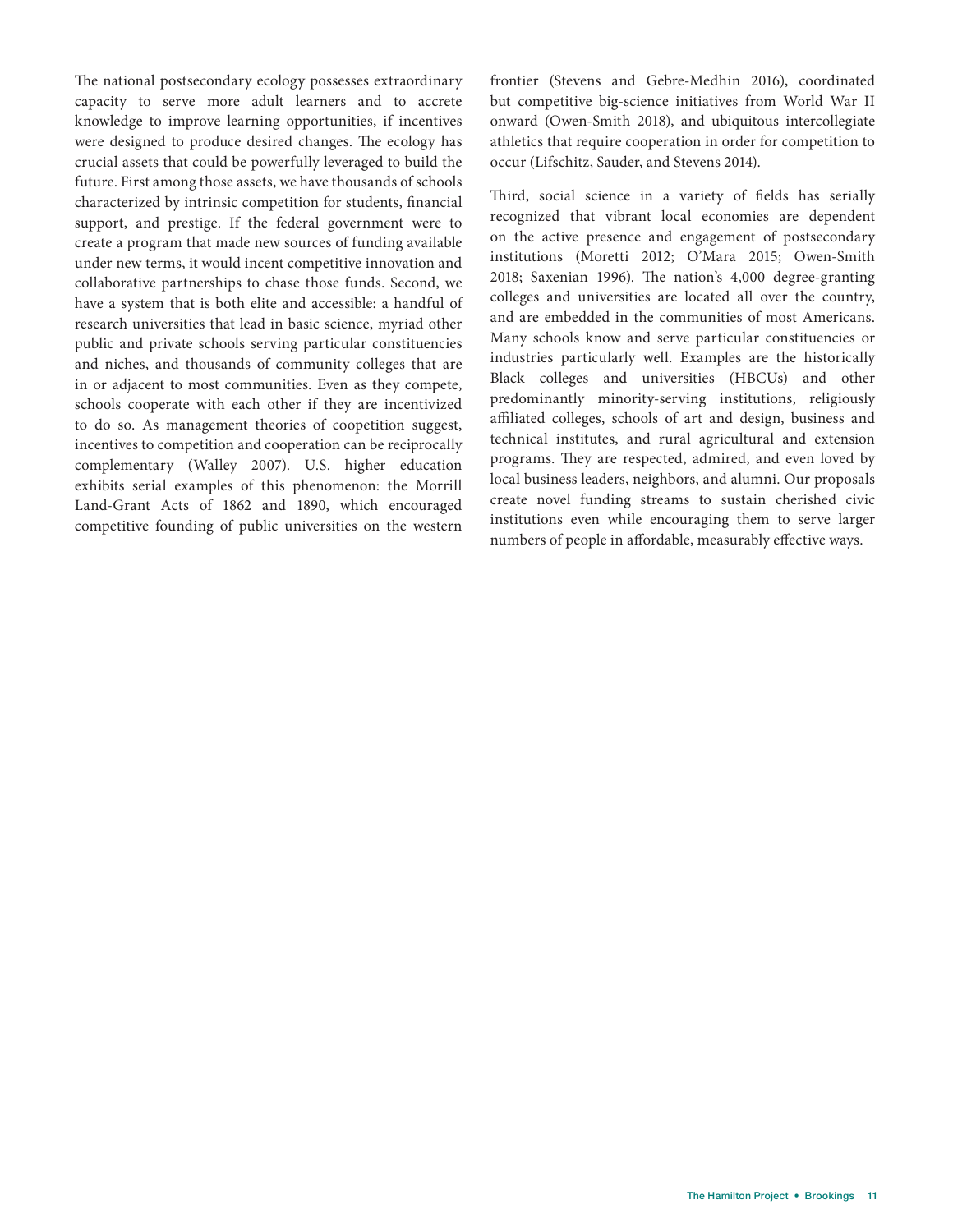### The Challenges

From some angles it is hard to imagine ambitious federal<br>education policy in the near term. Congressional<br>gridlock, an ED criticized for organizational inertia, and<br>chaotic federal response to the COVID-19 pandemic would n education policy in the near term. Congressional gridlock, an ED criticized for organizational inertia, and chaotic federal response to the COVID-19 pandemic would not seem to bode well for forward-thinking government action. Yet national crises are precisely the times when politicians have been able to mobilize broad-based support for educational expansion. A federal response to the pandemic that explicitly tied relief to educational opportunity—just as prior federal programs tied both winning wars and rewarding veterans to college access in decades past—could elicit great popular and bipartisan enthusiasm.

Of course, any successful policy would need to be carefully designed in ways that anticipate myriad obstacles of at least five kinds: political, organizational, scientific and pedagogical, technical, and cultural. We briefly consider each kind in turn.

#### POLITICAL CHALLENGES

Tying federal relief for COVID-19 and its attendant economic crisis to broad-based opportunity creation would go far in generating approbation, but advocates of any successful policy must also contend with the political and fiscal realities of the postsecondary ecology itself. Most prominently, current Title IV funding provisions are the backbone of the nation's higher education system, with fierce defenders at almost every college and university and in myriad Washington lobbying organizations. To avoid controversy, fear, and outright resistance from this powerful political constituency, any new federal program must be designed as additive to Title IV funding.

Another political challenge entails navigating the tension between accountability and autonomy that shapes a great deal of policy debate within the postsecondary sector itself. On the one hand, newer and for-profit providers especially are chastised for their low graduation rates and employment returns; on the other hand, many legacy schools, especially private institutions with selective admissions, consistently and categorically resist additional universal reporting mechanisms, citing values of institutional autonomy and student privacy (McCann and Laitinen 2014). Any new federal funding streams will need to build in obligations for data reporting to enable measurement of quality and accountability over time, even

while addressing providers' reasonable aversion to burdensome reporting requirements.

#### ORGANIZATIONAL CHALLENGES

Federal workforce and federal higher education programming are almost entirely segregated from each other at present; this also tends to be true at the state and local levels. Colleges and universities are funded, governed, and staffed separately from workforce development agencies. This organizational and fiscal segregation has created separate organizational worlds, each with its own native vernaculars, career ladders, experts, and policy priorities. The segregation is not just categorical but also hierarchical. Higher education receives more direct federal funding than workforce policy by several orders of magnitude (Holzer 2015). Additionally, while we do not have systematic data to verify it, our combined decades of experience in the U.S. academy make clear to us that higher education policy enjoys many more advocates and experts among the elite professoriate than workforce policy—another function, we believe, of an asymmetry of prestige.

This segregation is precisely why a new federal program that blends the language, policy logics, and personnel of both sectors is essential. Merely adding federal dollars to either or both sides of the organizational divide will provide no incentive for collaboration and integration. By contrast, creating fresh sources of revenue for colleges and universities to build new learning opportunities keyed explicitly to the needs of the unemployed and underemployed would provide direct incentive for colleges and universities to talk, share knowledge, and collaborate with workforce-development organizations. Properly designed requirements or encouragements of academia–workforce collaborations might go even further to end problematic sectoral divisions and hierarchies.

#### SCIENTIFIC AND PEDAGOGICAL CHALLENGES

Andragogy—the method and practice of teaching adults—is a tiny research field in the United States at present. Almost all learning-science research is targeted toward children. This is a function of K–12 education's status as a right in the United States, but is also an outcome of circumscribed research funding. For nearly three decades, the National Science Foundation (NSF) has funded research on science, technology, engineering, and mathematics (STEM) education for young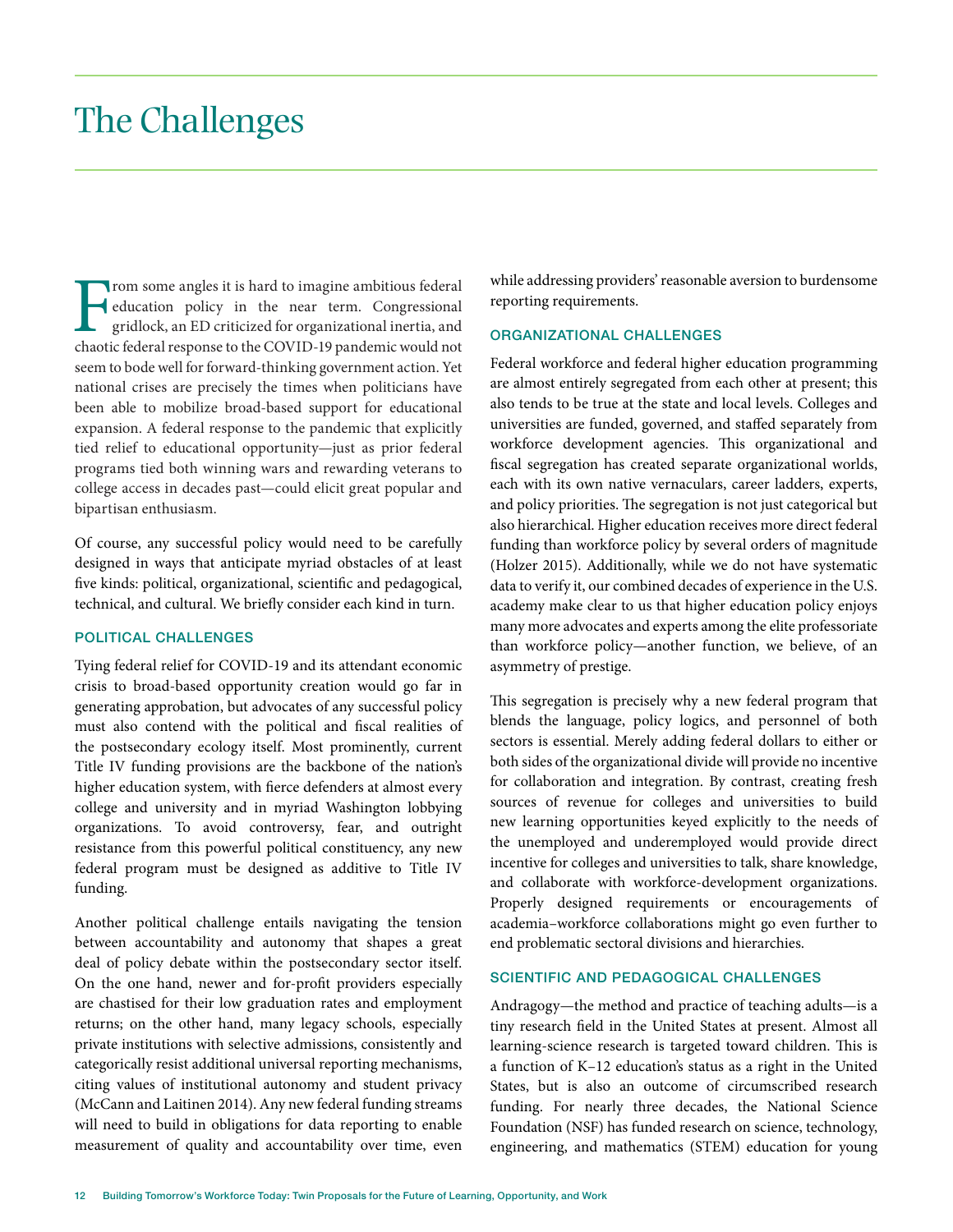people and college students; this investment has created a rich and growing body of applied science on children's learning and STEM instruction (NSF 2013). There has been no comparable investment in adult education, which is why postsecondary instruction has been serially characterized as "amateur hour" (Bass 1993; Zimmerman 2020). Adult learners face challenges of first unlearning and then relearning that younger learners do not (Darby and Sloutsky 2015). Additionally, the many life commitments of adults (e.g., work, child care, elder care) increase the opportunity costs associated with postsecondary education and preclude the same amount of face-to-face instruction that we now expect youth to receive.

There is no question that federal government investment seeds new domains of science and enables them to flourish (Brint 2018; Owen-Smith 2018). Social science research has devoted little attention to educational preparation and school-to-work transitions outside of a handful of elite professions (medicine, law, banking/finance, tech, academia). Government investment can change that. Consider the development of the Institute of Education Sciences (IES) as a domain for serious applied quantitative social science on primarily K–12 educational improvement. Founded in 2002, the IES has transformed the stature of K–12 education research and has gone far in establishing shared standards for research to inform education policy for that sector. Availability of government data sources is also a very powerful incentive for social scientists. We note, for example, important initiatives using federal administrative data at Harvard University (2020), Stanford University (n.d.), and the University of Michigan (n.d.) that serve as prior cases and partial examples.

Related challenges are pedagogical. While there has been great experimentation and innovation in online learning environments, and while the promise of digitally mediated instruction could finally and substantially bend the cost curve in postsecondary education (Bettinger and Loeb 2017; Bowen 2013), this form of educational delivery has a long way to go in terms of quality and consistency (e.g., McPherson and Bacow 2015). Especially for postsecondary learners without the benefit of strong K–12 preparation, exclusively online instructional experiences yield low measured learning and persistence relative to in-person instruction (Xu and Jaggars 2013). Yet it also is the case that carefully designed online programs can yield comparable learning outcomes to face-to-face delivery (Bowen et al. 2014; Tallent-Runnels et al. 2006). Hybrid models that combine the convenience of the web with meaningful interaction with instructors and among peers show particular promise (see Baum and McPherson 2019 and Protopsaltis and Baum 2019 for reviews).

A cautiously optimistic reading of research literature on online/ hybrid learning models for adults to date suggests that these modes of delivery are promising, but that an understanding of their affordances for particular learners, academic subjects, and intended purposes remains underdeveloped. We concur with our colleagues in the learning sciences (e.g., Reich 2020) that digital technologies will not fully transform or replace face-to-face instructional delivery—nor should they—but that they can nevertheless powerfully scale effective instructional practices and provide nuanced empirical feedback about what does and does not work for particular learners. Any federal program that encourages innovation in instructional delivery should include mechanisms for systematic observation and cumulative science in the interest of ongoing improvement.

#### TECHNICAL CHALLENGES

The pandemic has made clear the uneven availability of broadband internet access by race, class, and geography. Universal broadband access at high baselines of speed and reliability is essential infrastructure for any digitally mediated educational or other social service. Much as the federal government simultaneously invested in academic infrastructure and interstate highways in the 1950s, investment in higher education almost surely will require an ensemble of future-of-work policies that would simultaneously fund digital infrastructure and lifelong learning opportunities.<sup>3</sup>

Every manager knows that continuous improvement is well served by observation and measurement to assess what does and does not work, and why. Until very recently, teaching and learning had been poorly instrumented for observation and measurement at scale, and has required costly human classroom observers and standardized tests to gauge learning progress. Digital mediation of teaching and learning radically changes this circumstance because every interaction between lesson and learner is observed computationally and captured in the clickstream record (Waldrop 2013). Raw observations require a coherent data architecture to be made useful, such that any cumulative learning science built with digitally captured data requires investment in scientific infrastructure and the creation of shared standards for data specification, contribution, and interoperability. We are heartened that national conversations about what this infrastructure might look like are well under way.4 We also recognize that such standards and architectures are now easily assembled in a technical sense; coordination and politics are the challenges. Yet, here again, decisive federal action can create conditions for coordination across multiple parties that otherwise would be impossible.

#### CULTURAL CHALLENGES

A significant challenge to ambitious federal policy is the steep status hierarchy that has come to define the national postsecondary ecology. At the same time that it is vast and diverse, U.S. higher education is strongly stratified along parallel dimensions of prestige, student preparation, racial composition, and institutional wealth. Quite simply, the most prestigious institutions are also those educating the best-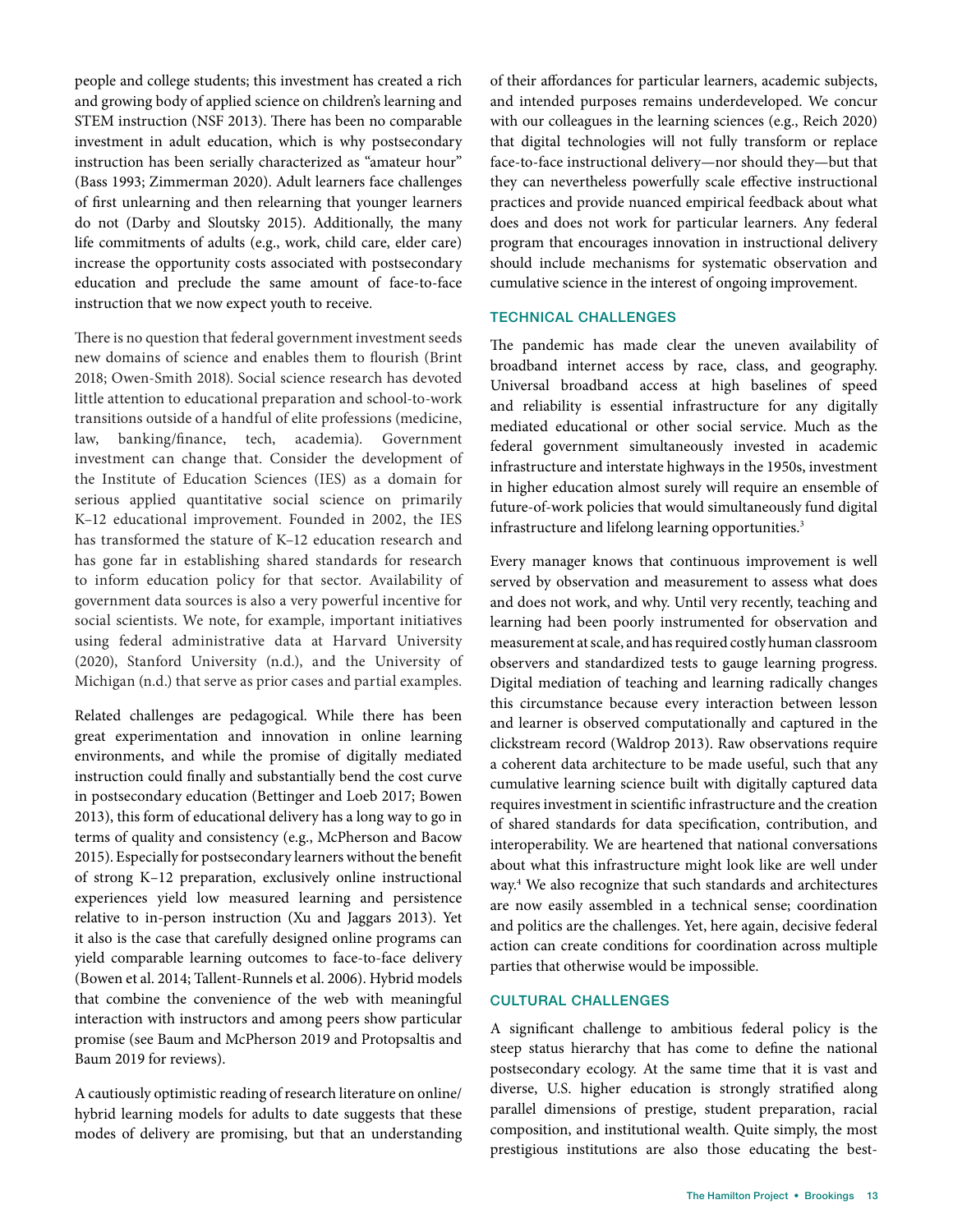prepared students at the highest levels of per capita expenditure, and they disproportionately serve white and Asian students. The reasons for this steep and consistent asymmetry of privilege are complex, but have much to do with steadily growing competition among institutions for full-paying students who have demonstrably strong academic records (see Clotfelter 2017 and Hoxby 2009 for synoptic analyses). The phenomenon has been abetted, however tragically, by the architecture of Title IV funding itself, which provides a great deal of federal tuition assistance in the form of guaranteed loans while placing no ceiling on tuition and fees that schools can charge aid recipients (Zaloom 2019).

A subtle but profound consequence is great lived-experience and cultural distance between the most academically selective, resource-rich, and research-intensive institutions and the vast majority of schools that serve the overwhelming majority of Americans: community colleges, comprehensive public universities, and for-profit schools (Deil-Amen 2015). Long histories of racial segregation have perpetuated other divisions, with distinguished HBCUs and Latinx-serving institutions occupying worlds that are largely apart from historically white schools. This means that faculty and administrators in any one part of the ecology tend to have career trajectories, biographies, compensation levels, terms of employment, and students that are quite different from those of their counterparts in other sectors. Here is how the great variety of the U.S. postsecondary ecology—one of the country's great assets—also makes intermural interest formation and political mobilization difficult.

Yet, here again, crisis creates opportunity. The COVID-19 pandemic and its economic sequelae have hardly impacted Americans equally, but they have impacted the education sector almost universally. As with wars and other calamities, there is now a window for creative leaders to define the current moment as a shared emergency, requiring an audacious and broadly inclusive educational response toward the promise of a shared, brighter future.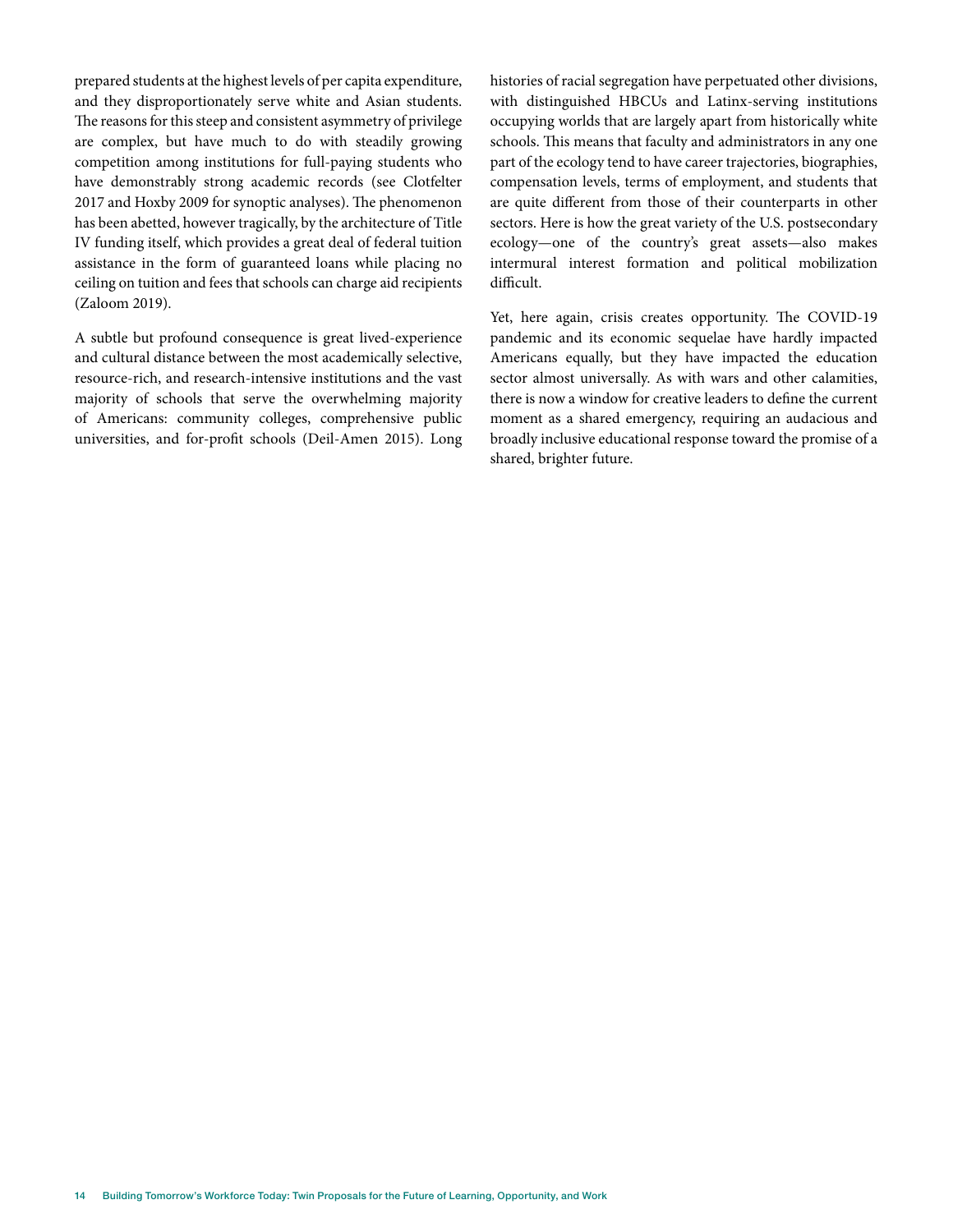### The Proposals

Te propose two linked federal programs. Under the first program, the federal government creates Learning Opportunity Credits (LOCs), redeemable via registered providers, who are compensated on a per credit basis. Under the second program, the federal government establishes a national project, on the Future of Learning, Opportunity and Work (FLOW), to commission, integrate, and disseminate applied research for the ongoing improvement of educational programs and career strategies for working adults. The two programs are linked by a data-sharing protocol that obliges organizations remitting LOCs to make information from their relevant programs and participants available for scientific research. The programs are designed as a combination of short-term response to public health and economic crises, and as long-term investment in the future of adult learning for broad-based economic prosperity. They would be unveiled simultaneously and packaged and funded as joint ventures.

We recognize the urgency of providing novel learning opportunities for Americans at the earliest possible date. If the federal government is unable to move decisively on the adoption of a national initiative, we believe that initial pilots of these programs could be seeded by a consortium of philanthropies, a few charter providers, and relevant state and federal agencies.

#### PROPOSAL 1: LEARNING OPPORTUNITY CREDITS (LOCS)

As part of a pandemic-related economic stimulus package, the federal government issues a specified number of LOCs to an initial target population defined as U.S. adults aged 18 and older who have experienced job loss and who have received unemployment benefits during the preceding 24 months, as well as individuals who are currently eligible or qualified during the preceding 24 months for the EITC. Ideally, the program is expanded in future years to become a universal benefit extended to all U.S. residents 17 years of age and older, with individuals automatically receiving their allotment of LOCs on their 17th birthday. Expanding the initial program to a universal benefit for all adults, however, requires the generation of improved understanding of instructional costs, the affordances of digital learning, and the requirements for necessary learner support services to ensure greater inclusivity

and equity in postsecondary education. Initial investment in LOCs and FLOW over a five-year period will ensure the generation of necessary information to inform adequately any future program expansions and eligibility conditions.

LOCs would be redeemable for postsecondary coursework offered by accredited and registered learning organizations. By "accredited" we mean that participating schools submit to the same peer-review processes currently governing Title IV eligibility. By "registered" we mean that learning organizations are contractually obligated to provide access to data describing LOC learning opportunities and participants to entities involved in FLOW(described below). Given current concerns over the mixed track record of the use of public funds by forprofit providers, initial awards could be limited solely to public or nonprofit postsecondary institutions. In recent decades, public and nonprofit schools increasingly have contracted and partnered with for-profit firms in the provisioning of educational services; such arrangements would be allowable under the terms of this program. As the project progresses and accretes data on student engagement, learning, and employment outcomes as observed by FLOW, program eligibility might be redefined to include programs that meet specific performance criteria regardless of the tax status of the provider.

The initial value of an individual LOC award would be set by an expert panel as part of the policy development and congressional authorization process at a high enough level to induce institutional program participation. At the program's inception, a LOC award would be designed to cover the costs of a traditional three- to four-credit college course. Over time, the expectation would be that LOCs would evolve to allow more flexible delivery of instruction that would not be tied to traditional metrics associated with seat time or credit hours, but instead would be tracked with measures of student engagement, learning, and employment value that are designed, developed, and/or informed by FLOW research.

Recipients may use LOCs to enroll in postsecondary courses at any participating learning organization of their choice. Successful completion of a LOC may confer credit that can be counted toward completion of associates, bachelors, and graduate degrees at accredited colleges and universities. Alternatively or additionally, participating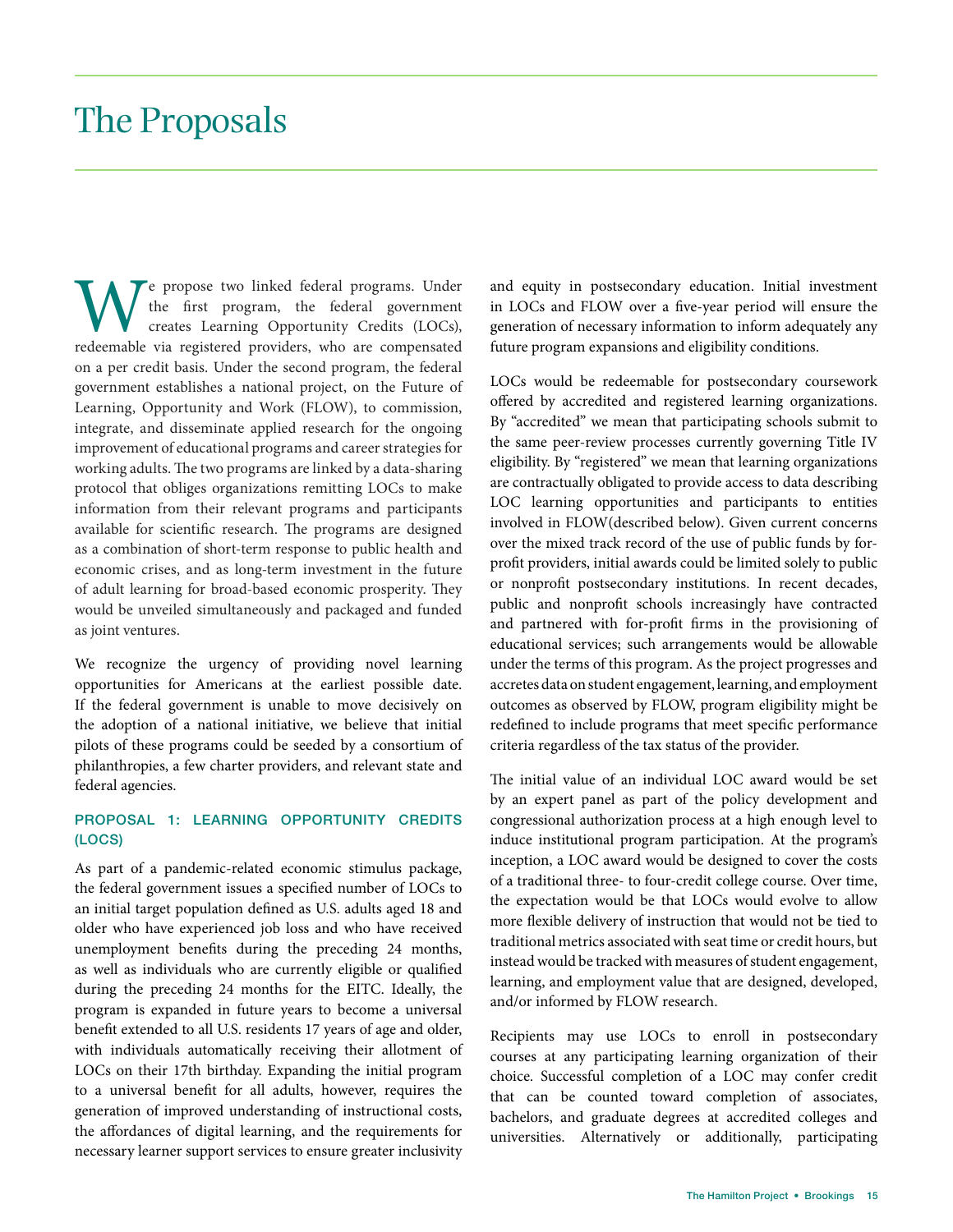learning organizations may also confer stand-alone badges or certificates to LOC recipients after they have completed one or a combination of LOC offerings.

The program is specifically designed to encourage competition and collaborative partnerships among participating learning organizations for LOC enrollments. In the short term, LOC providers will be expected to attest to soliciting input from employer groups, professional associations, and/or employee unions regarding program offerings; in the longer term, relationships and collaborations catalyzed by FLOW will position it to facilitate ongoing alignment between learning offerings and workforce needs. Participating learning organizations are free to set their own LOC program admissions criteria, conditional on adherence to all relevant antidiscrimination law and statutory regulation. Competition among participating organizations will be encouraged and antitrust laws will be strictly enforced, even as participating organizations collaborate to share best practices.

Participating learning organizations are prohibited from charging any tuition or fees in excess of LOC reimbursement rates specified by their initial authorization and indexed to inflation thereafter. This provision eliminates the risk that recipients will be expected to pay additional costs when remitting LOCs with particular learning organizations, as is the case with the use of American Opportunity Tax Credits and Pell Grants. It also encourages participating learning organizations to move toward cost-efficient delivery. In order to spur educational innovation in instructional delivery and to generate observable data at scale to support improvement efforts and cumulative science, participating learning organizations will certify that at least 50 percent of learning interactions are conveyed via digital platforms.

Accredited and registered learning organizations are reimbursed for a LOC when a LOC recipient completes a learning opportunity by receiving a grade or score. *The grade or score need not be passing.* Participating learning organizations will be compensated for LOC enrollments even when LOC recipients fail to earn credits or certificates, as long as they have satisfactorily interacted with the learning opportunity through the end of the course. This provision mitigates the risk that LOCs will incent credit mills in which mere enrollment in a course is sufficient for receipt of its credit benefit. Requirements for providing access to data on student digital use will yield enhanced transparency over any current federal funding programs, and encourage maintenance of clear and high learning standards in LOC-eligible offerings via reputational incentives as well as scientific peer review via FLOW.<sup>5</sup> In addition, the LOC program will expect that clear learning standards, outcomes, and assessments are required components of any thorough and legitimate accreditation process necessary for either Title IV or LOC eligibility.

LOC reimbursements constitute a new revenue stream for learning organizations that neither replaces nor supplants grant and loan programs under Title IV. LOCs thus elide the protectionist politics attending legacy programs. Because LOCs begin with very large numbers of beneficiaries and bear the promise of becoming a universal benefit program, they create vast new demand for instructional services simultaneously with large new potential revenue streams for learning organizations. Akin to the rapid change in demand and supply for postsecondary learning opportunities that followed passage of the GI Bill (1944), the National Defense Education Act (1958), and the Higher Education Act (1965), LOCs expand and transform the national postsecondary ecology. While participation of learning organizations is fully voluntary, the financial incentives of participation, the substitution of interoperability data access agreements for burdensome administrative reporting requirements, and what we expect will be strong political pressure to contribute to a collective civic good will elicit participation from a wide range of schools and their partners. Additionally, LOCs create incomparable opportunities for basic and applied research in a plurality of fields. These opportunities are especially appealing to research universities.

Indeed, the integrity of the LOC program relies on the provision of access to data for a new national research initiative charged with enhancing educational transparency and fostering applied science to improve the delivery of digital education, adult education, and workforce development.

#### PROPOSAL 2: FUTURE OF LEARNING, OPPORTUNITY, AND WORK (FLOW)

An important challenge of any additional federal outlay to instructional providers is quality control. Proposal 2 meets this challenge by obliging providers not simply to subject these courses to formal accreditation reviews, as with their legacy offerings, but also to provide greatly enhanced and ongoing transparency on the nature of student learning and engagement and measurable returns to LOC recipients as they move through their adult lives.

Under Proposal 2 the federal government, through one of its existing agencies (e.g., IES, NSF, Labor) or a collaboration across agencies, will commission and fund a national initiative on FLOW. FLOW will be charged with promoting transparency in educational delivery as well as commissioning, integrating, and disseminating applied research to sustain the enduring vitality of an education system that prepares a globally competitive U.S. workforce. Through its RFP process, FLOW will incentivize and routinize the formal input of employer groups, professional associations, and unions to ensure that FLOW efforts and inquiries are aligned with local, regional, and national workforce needs. FLOW will be anchored by a network of competitively selected universities (and their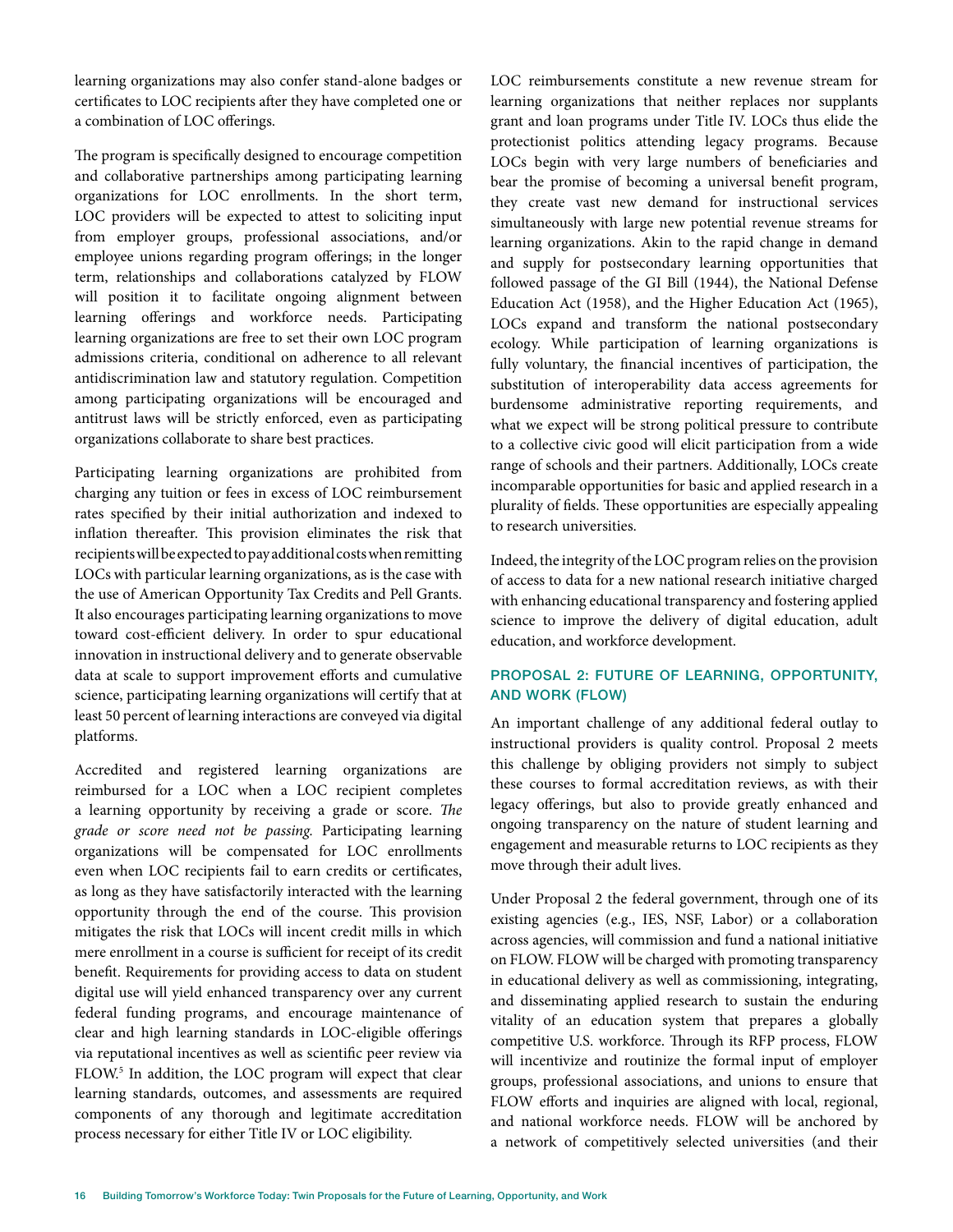business, associational, and philanthropic partners) that will serve as organizational hubs for distributed research projects, technical assistance, and dissemination. Funded research will catalyze collective action among schools, business firms, philanthropies, worker organizations, government agencies, and academic researchers. In doing so it will produce tractable insights for ensuring the quality and value of LOC offerings and, by extension, the ongoing vitality of the U.S. education and workforce development systems.

FLOW will have responsibility for creating a web portal to provide information to the public on eligible LOC program offerings by area of specialization. In addition, LOC providers will have the ability to opt in to participate in a feature of the web portal offering transparent public reporting on FLOW-designed performance metrics. Performance metrics on specific LOC-eligible offerings may include academic engagement, course completion, and subsequent employment outcomes. Results will be disaggregated by social background to encourage LOC providers to attend to promoting equitable outcomes across demographic groups. LOC providers will have strong incentives to participate in this web portal feature since published metrics will significantly increase program visibility, reducing marketing costs that are a significant barrier to program development and growth.

Data contributions facilitated by learning providers as a condition of LOC reimbursement is the empirical backbone of FLOW. Access to data will be statutorily specified and generated from administrative and learning management systems to include LOC recipient demographic characteristics, course instructional design features, academic engagement measures derived from click stream data in learning-management platforms, academic achievement indicators, and transcript data. As a federally supported initiative, FLOW will be well positioned to broker partnerships between FLOW hubs and other federal data fiduciaries (ED, U.S. Census Bureau, IRS, e.g.) to enable longitudinal observation of the relative benefit of particular LOC programs, for particular demographic groups, in particular regions. FLOW will work to integrate activities focused on instructional design, academic engagement, and student learning as well as subsequent employment and lifecourse outcomes associated with LOC-supported coursework. Findings produced by FLOW will be formative in character and designed to improve practice, and will not be punitive or narrowly tied to ensuring accountability in a manner that would discourage participation. Instead, the contractual data obligation tied to LOCs will seed a culture of transparency and dispassionate study of educational effectiveness. Providers' inherent concern with their institutional reputations encourages efforts toward outcomes of measurable quality, whether through learning gains, improved earnings, or

successful career transitions of LOC recipients.

Data sharing from LOCs will allow for better identification of costs, learning gains, and employment outcomes. Cost assessments will necessarily include student support services to ensure that LOC recipients from diverse backgrounds achieve success. The analytical capacity that will be brought into being by LOCs and FLOW contrasts sharply with the lax reporting requirements mandated for colleges and universities in the present, in which even the most basic facts about cost and value of postsecondary instruction are difficult to ascertain. While graduation rates and earnings data have begun to be made publicly available to researchers and collegeseekers, the present data environment includes essentially no comprehensively representative information on learning, human development, social-capital formation, or civic participation of LOC recipients. FLOW will take advantage of rapidly accreting capacity for measuring such factors via learning management systems and other digital platforms at scale for individual students in courses on a routine basis (e.g., Arum et al. forthcoming; Chirikov et al. 2020; Kizilcec et al. 2020).6

FLOW will award research grants through competitive RFPs; grantees will be selected through a rigorous peer review process. Explicit priority will be given to proposals that involve active collaboration across organizational and sectoral boundaries (e.g., among a research university, a set of community colleges or other broad-access partners, a state or federal government data fiduciary, and a large employer or proprietary data holder). Strong preference will be given to proposals that include substantial participation from institutions that typically do not receive their proportional share of federal research dollars (e.g., HBCUs and other minority-serving colleges and universities, community colleges). An explicit goal of FLOW is to encourage collaborative research and adoption of improvement-science practices across divisions of organizational type.

FLOW takes advantage of a watershed moment in academic history, during which learning and its allied sciences are being transformed by the ubiquity of digital data and computational technology (Fischer et al. 2020; Kurzweil and Stevens 2018; Waldrop 2013). FLOW is truly interdisciplinary, inviting and perhaps even obliging cooperation among computer scientists, education specialists, neuroscientists, psychologists, and social scientists in every field. Just as LOCs do not replace Title IV funding, FLOW does not replace other federal research funding streams from the NSF, the National Institutes of Health (NIH), and IES. This independence elides turf wars within legacy agencies and creates tangible financial incentives for participation from top researchers and institutions.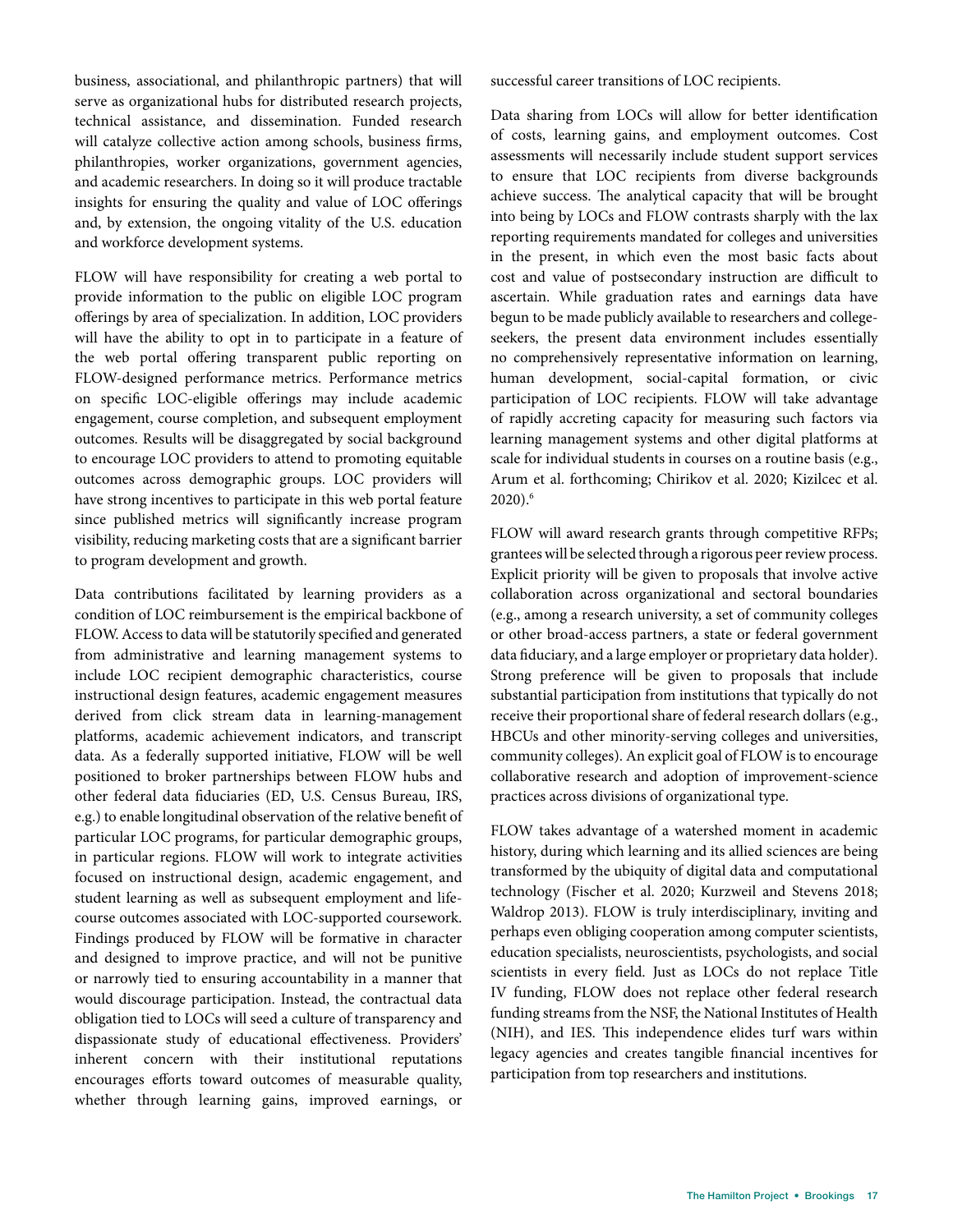### Questions and Concerns

#### *1. Are these proposals feasible without universal broadband internet access?*

To ensure equitable expansion of educational opportunities, it is imperative to expand broadband internet home access. By 2019 approximately 80 percent of households with individuals aged 18 to 64 had broadband internet, with substantially lower access for Black, Latinx, and low-income households, as well as for households in tribal and rural communities. Overall internet use is higher than home broadband access with approximately 90 percent of U.S. adults reporting internet use (Pew Research Center 2019). Ideally, the programs proposed here would be bundled with a federal infrastructure initiative, perhaps a public–private partnership, to ensure universal broadband access for all Americans.

While it is imperative to address the problem of broadband access, another sobering statistic is relevant: 14 percent of Americans live in rural counties that lack a single two- or fouryear college (Wozniak 2018). In much the same way that New Deal programs enabled colleges and universities to reach rural Americans with extension programs (Loss 2012), our proposals would create strong incentives for existing schools to serve communities and regions poorly served by the present physical geography of higher education. We believe that sufficient broadband internet exists to launch our proposals, even while efforts are being made to make broadband access universal.

#### *2. How are LOCs different from Pell Grants?*

Pell Grants are direct cash transfers to students, who are expected to use the funds to pay for expenses related to their pursuit of higher education. While Pell Grants provide essential financial support to millions, they offer no mechanism for encouraging cost control or instructional quality among instructional providers. LOCs are additional benefits for LOC recipients, and they function like vouchers: recipients exchange

LOCs for enrollment in accredited and registered programs and the government transfers payment to program providers. Because LOCs have fixed values, come with data-sharing requirements, and are accompanied by a prohibition on the levying of additional fees, they create strong incentives for learning organizations to offer programs of measurable quality at reasonable cost.

#### *3. How will the initial reimbursement rate for LOCs be determined?*

Determining the inaugural reimbursement rate for LOCs is an ideal task for a multidisciplinary team of education policy experts, economists, and market designers, informed by representatives of key organizational populations such as community colleges, HBCUs, and public- and land-grant institutions, among others. The task will entail conscientious discovery of current costs from learning organizations with long experience in providing online/blended instruction. We envision an iterative process for setting reimbursement rates, with an inaugural rate subject to subsequent review in light of lessons learned from initial implementation. A key advantage of our proposals over current Title IV funding is that they oblige a national conversation about how much a quality unit of postsecondary instruction should cost. In our view, this conversation is long overdue.

#### *4. Can people who do not qualify for LOCs access these learning opportunities?*

We would encourage this. Many educational offerings eligible for LOC reimbursement will be sufficiently attractive that many will seek to pursue them even if they do not qualify for LOCs. Participating learning organizations would have strong business incentives to make these instructional programs available under paid enrollment, perhaps partnering with large employers to cover enrollment costs in particular courses and programs for their workers.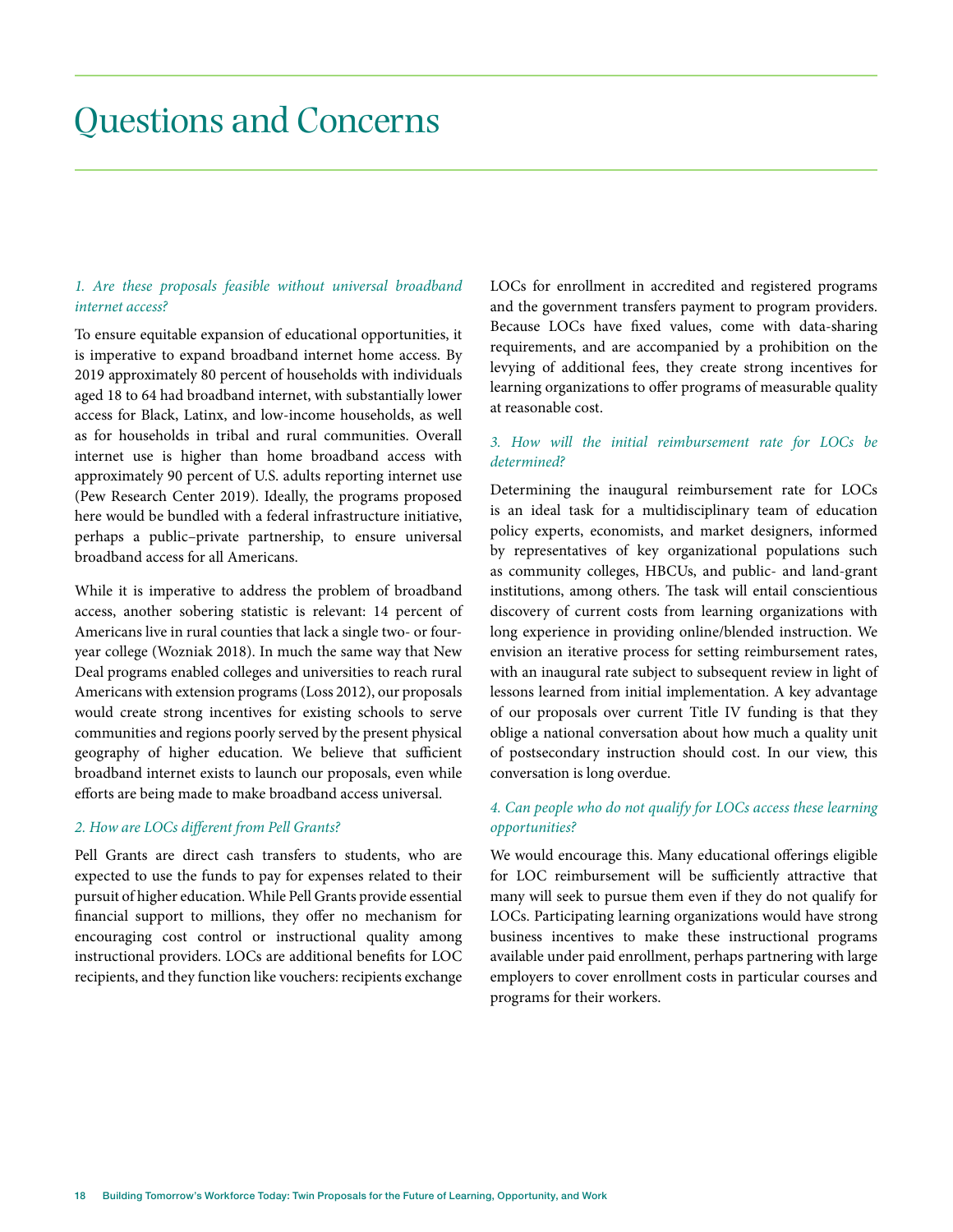### Conclusion

The proposals are designed to address short-term<br>needs of students and schools facing an acute<br>multidimensional crisis, while simultaneously<br>addressing chronic problems in the national postsecondary needs of students and schools facing an acute multidimensional crisis, while simultaneously addressing chronic problems in the national postsecondary ecosystem that have become barriers to expanded access, equity, and educational opportunity. We have designed our proposals to be expansive and inclusionary, not punitive, to generate broad support from a diverse set of stakeholders.

Providing LOCs to young adults builds on a long U.S. tradition of offering postsecondary opportunities to more and more people over time, while simultaneously fostering novel, hybrid pathways for postsecondary education and workforce training. Because many LOCs will yield transferable college credits, we fully anticipate that many will take advantage of them to begin or continue college at home now, and then later to enter or reenter residential campuses. In this manner the program continues a national commitment to postsecondary access, but on terms that make sense financially and logistically and that encourage productive change in the entire postsecondary ecology.

Investment in FLOW builds a national infrastructure essential for maintaining U.S. preeminence in higher education and may make it a global model for encouraging lifelong learning. The delivery of high-quality education in the coming years and decades will be dependent not on brick-and-mortar infrastructure, but on data-driven learning systems that make use of ongoing analysis of click-stream data, artificial intelligence, and learning analytics. The nation's ongoing economic vitality requires that the federal government invest in that infrastructure, just as in prior eras it made capital investments in other technologies telecommunications, space travel, semiconductors—to maintain global competitiveness (O'Mara 2015).

Higher education requires new resources to expand access, equity, and opportunity, and new mechanisms for systematic, ongoing, evidence-based improvement. Bipartisan support for courageous investments will be possible only when resources are sought to attain new goals, not to buttress and maintain the status quo. Investment in these twin policies is needed now not just to address the immediate needs of displaced workers and financial challenges of colleges and universities, but also to invest in the necessary infrastructure to ensure for the remainder of the 21st century the vitality and inclusiveness that has long made higher education in the United States the envy of the world.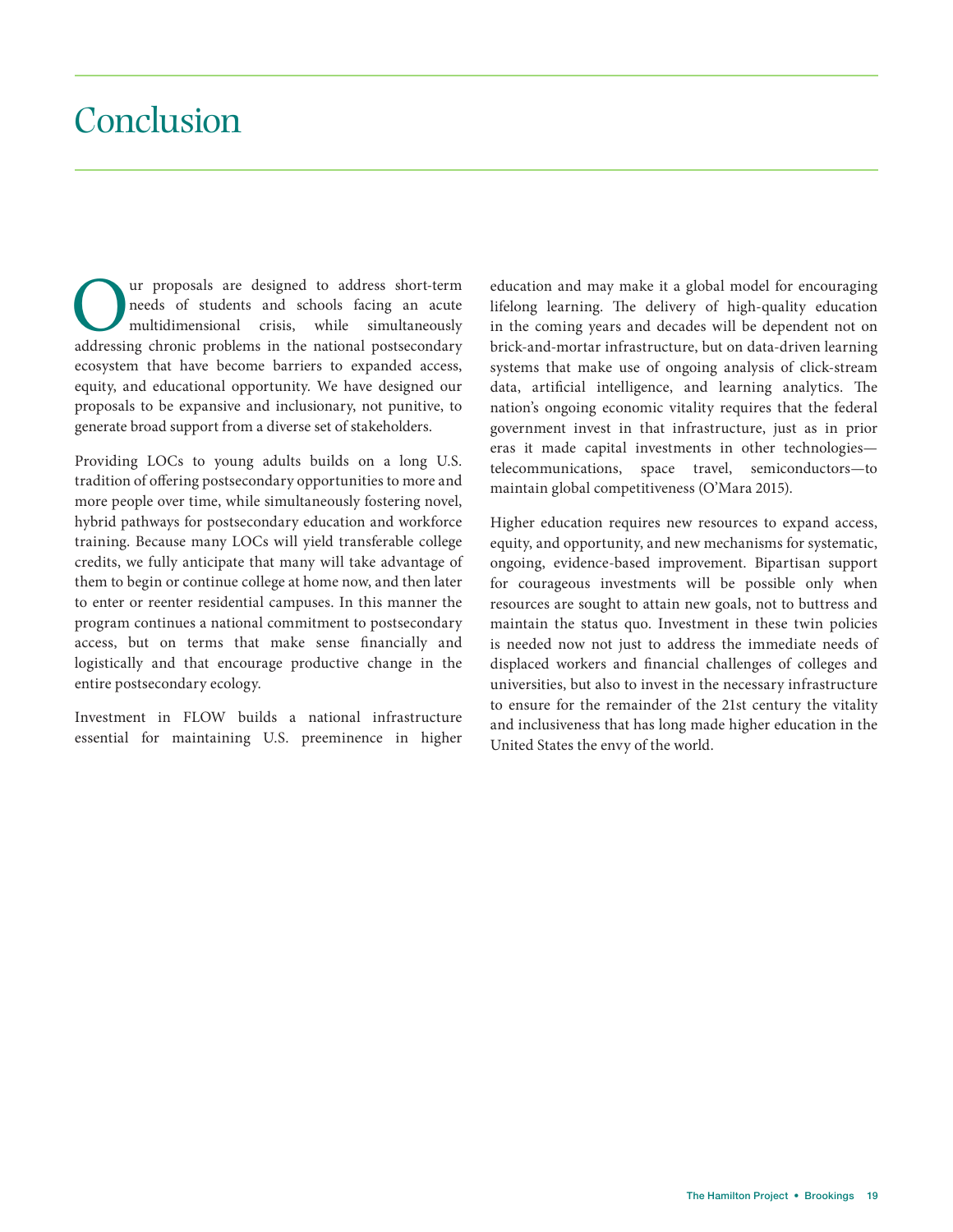### Authors

#### **Richard Arum**

*Professor and Dean, School of Education at the University of California, Irvine*

Richard Arum is dean of the School of Education and professor of education and (by courtesy) sociology, criminology, law and society at the University of California, Irvine. He recently served as senior fellow at the Bill & Melinda Gates Foundation from 2013-2015; and director of the Education Research Program at the Social Science Research Council from 2006-2013, where he oversaw the development of the Research Alliance for New York City Schools, a research consortium designed to conduct ongoing evaluation of the New York City public schools. He is author of Judging School Discipline: A Crisis of Moral Authority (Harvard University Press, 2013); coauthor of Aspiring Adults Adrift: Tentative Transitions of College Graduates (University of Chicago Press, 2014) and Academically Adrift: Limited Learning on College Campuses (University of Chicago Press, 2011); as well as coeditor of Improving Quality in American Higher Education: Learning Outcomes and Assessment for the 21st Century (Jossey Bass, 2016), Improving Learning Environments: School Discipline and Student Achievement in Comparative Perspectives (Stanford University Press, 2012), and Stratification in Higher Education: A Comparative Study (Stanford University Press, 2007). He received a Masters of Education in Teaching and Curriculum from Harvard University, and a Ph.D. in Sociology from the University of California, Berkeley.

#### **Mitchell Stevens**

*Professor of Education and Sociology at Stanford University*

Mitchell L Stevens is Professor of Education and (by courtesy) Sociology at Stanford University, where he also co-leads the Stanford Pathways Lab. He studies educational decision making, the quantification of academic performance, and alternative educational forms. The author of award-winning studies of home education and selective college admissions, his most recent books are Remaking College: The Changing Ecology of Higher Education and Seeing the World: How US Universities Make Knowledge in a Global Era. With Martin Kurzweil, he co-convened the project Responsible Use of Student Data in Higher Education. He has written scholarly articles for a variety of academic journals and editorial for the Chronicle of Higher Education, Inside Higher Education, The New York Times. and other venues.

## Acknowledgments

The authors are grateful to the following people who offered helpful criticism and advice: Elizabeth Armstrong, Lauren Bauer, Sandy Baum, Kelvin Bentley, Elizabeth Popp Berman, Kristen Broady, Matthew Chingos, Yvette Chocolaad, Janet Coffey, Kim Cook, Michelle Asha Cooper, Geoffrey Cox, Charlie Eaton, Wendy Edelberg, Rosa Garcia, Jody Greene, Rob Hutter, Ozan Jaquette, Martha Kanter, Nicholas Kent, Martin Kurzweil, Amy Laitinen, Livia Lam, Emily Levine, Arik Lifschitz, Sheila Martin, Mike McPherson, Shanthi Nataraj, Christian Osmena, Matthew Rascoff, Seth Reichlin, Raymond Schroeder, Elizabeth Sobel-Blum, and Jason Yeatman.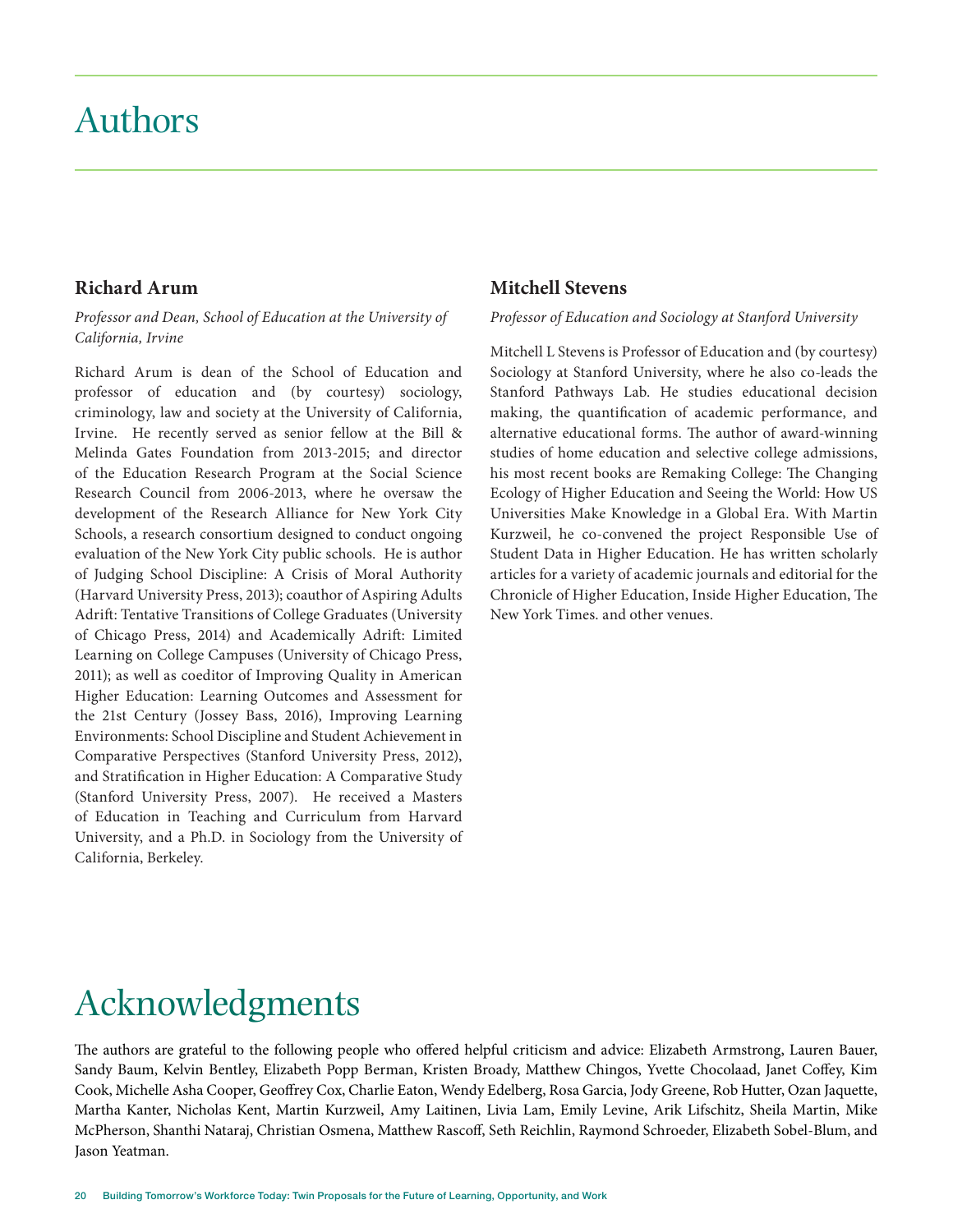### Endnotes

- 1. See also the provisions of the proposed HEROES Act (National Conference of State Legislatures 2020).
- 2. A major change in the organization of student loans occurred in 2010, when the federal government became the direct lender of record for loans, rather than guaranteeing loans provided by third parties. The Obama administration pursued this change in the wake of the 2008 financial crisis, which surfaced the vulnerability of a by then elaborately securitized student debt market. Here again, crisis breeds reform. See Berman and Stivers (2016) for a concise account.
- 3. The Interstate Highway Act (1956) and The National Defense Education Act (1958) were passed only two years apart, and both were framed explicitly as projects of national security (Lewis 2013; Loss 2012).
- 4. See, for example, the collected papers at Responsible Use of Student Data in Higher Education (n.d.).
- 5. Institutional access to the credits might be further conditioned on other requirements aligned with transforming the sector. For example, institutions could be required to adopt, by 2025, the University of California system requirement that for every two entering first-year students, one advanced undergraduate transfer student must also be admitted.
- 6. We note serial proposals in recent years to better harness the power of computation and digital delivery to substantially improve learning in U.S. schools. See, for example, the serial proposals by Chatterji and Jones for K–12 education (2012, 2016). We believe FLOW has substantially greater potential for implementation and tractability because the program is tied directly to a strong financial incentive—eligibility for LOCs—thus encouraging schools to participate.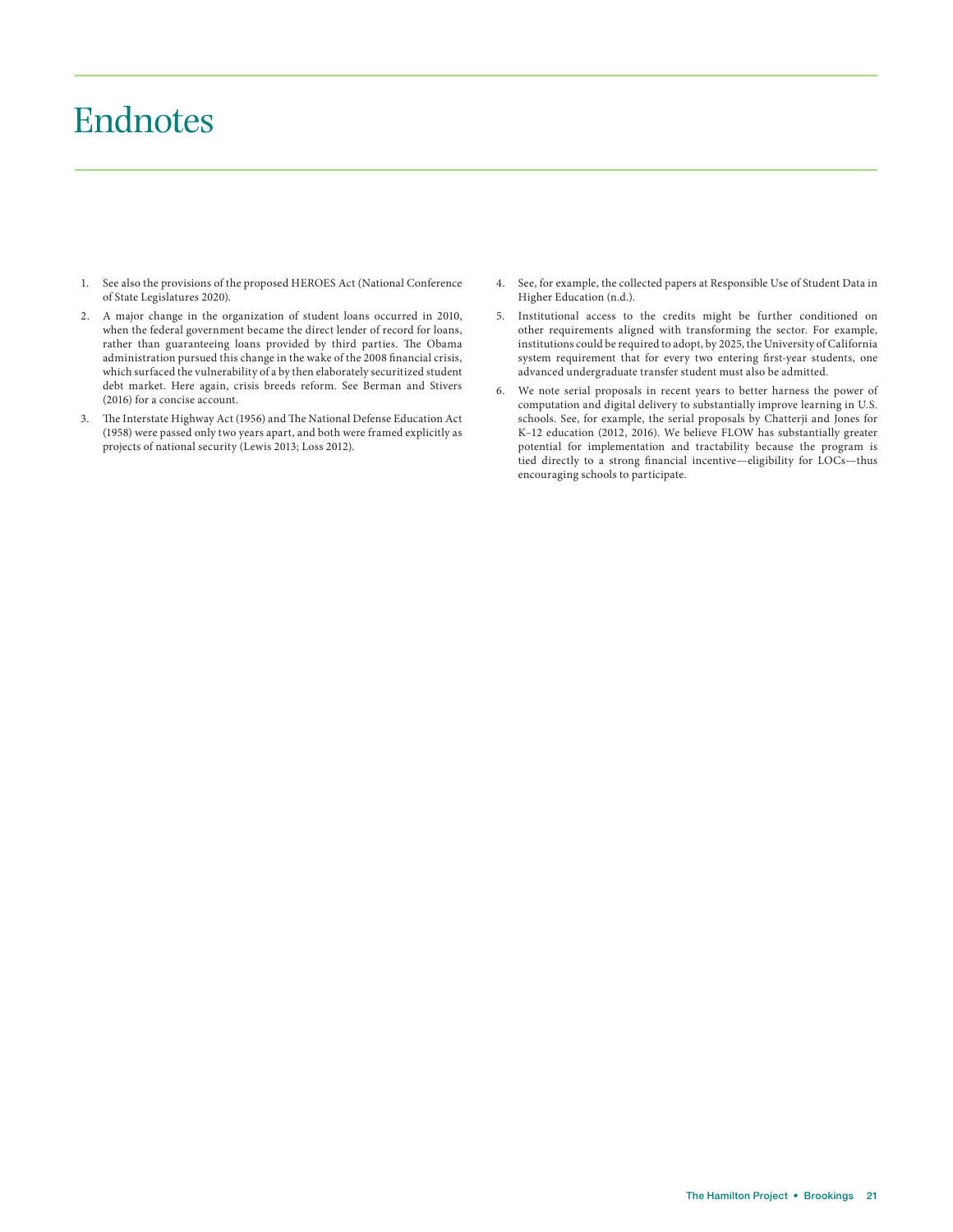### References

- American Council of Education. 2020. "Summary of Higher Education Provisions in H.R. 748, The Coronavirus Aid, Relief and Economic Security (CARES) Act." American Council of Education, Washington, DC.
- Armstrong, Elizabeth A., and Laura T. Hamilton. 2013. *Paying for the Party: How College Maintains Inequality.* Cambridge, MA: Harvard University Press.
- Arum, Richard, Jacquelynne S. Eccles, Jutta Heckhausen, Gabe A. Orona, Luise von Keyserlingk, Christopher Wegemer, Charles E. Wright, and Katsumi Yamaguchi-Pedroza. Forthcoming. "Measuring Postsecondary Value: Identifying Student Learning and Growth." Postsecondary Value Commission Paper, Institute for Higher Education Policy, Washington, DC.
- Arum, Richard, and Mitchell L. Stevens. 2020. "What Is a College Education in the Time of Coronavirus?" *New York Times,* March 18, 2020.
- Aucejo, Esteban M., Jacob F. French, Maria Paola Ugalde Araya, Basit Zafar. 2020. "The Impact of COVID-19 on Student Experiences and Expectations: Evidence from a Survey." Working Paper 27392, National Bureau of Economic Research, Cambridge, MA.
- Bass, Randall. 1993. "Higher Education's Amateur Hour: Underpreparing the Future Professoriate." *Liberal Education* 79 (2): 26–31.
- Baum, Sandy, and Michael McPherson. 2019. "The Human Factor: The Promise and Limits of Online Education." *Daedalus* 148 (4): 235–54.
- Berman, Elizabeth Popp, and Abby Stivers. 2016. "Student Loans as a Pressure on U.S. Higher Education." *Research in the Sociology of Organizations* 46:129–60.
- Bettinger, Eric P., and Susannah Loeb. 2017. "Promises and Pitfalls of Online Education." *Evidence Speaks Reports* 2 (15). Brookings Institution, Washington, DC.
- Bowen, William G. 2013. *Higher Education in the Digital Age.* Baltimore, MD: Johns Hopkins University Press.
- Bowen, William G., Matthew M. Chingos, Kelly A. Lack, and Thomas I. Nygren. 2014. "Interactive Learning Online at Public Universities: Evidence from a Six-Campus Randomized Trial." *Journal of Policy Analysis and Management* 33 (1): 94–111.
- Braverman, Harry. 1998. *Labor and Monopoly Capital: The Degradation of Work in the Twentieth Century.* New York, NY: NYU Press.
- Brint, Steven. 2018. *Two Cheers for Higher Education.* Princeton, NJ: Princeton University Press.
- Brint, Steven G., and Jerome Karabel. 1989. *The Diverted Dream: Community Colleges and the Promise of Educational Opportunity in America, 1900–1985.* New York, NY: Oxford University Press.
- Brynjolfsson, Erik, and Andrew McAffee. 2014. *The Second Machine Age: Work, Progress and Prosperity in a Time of Brilliant Technologies.* New York, NY: Norton.
- Burns, Crosby, Kimberly Barton, and Sophia Kerby. 2012. "The State of Diversity in Today's Workforce." Center for American Progress, Washington, DC.
- CARES Act (Coronavirus Aid, Relief, and Economic Security Act), Pub.L. 116–136 (2020).
- Carey, Kevin. 2020. "Risky Strategy by Many Private Colleges Leaves Them Exposed." *New York Times,* May 26, 2020.
- Carnevale, Anthony P., Peter Schmidt, and Jeff Strohl. 2020. *The Merit Myth: How Our Colleges Favor the Rich and Divide America.* New York, NY: The New Press.
- Chatterji, Aaron, and Benjamin F. Jones. 2012. "Harnessing Technology to Improve K–12 Education." The Hamilton Project, Brookings Institution, Washington, DC.
- ———. 2016. "Learning What Works in Educational Technology with a Case Study of EDUSTAR." The Hamilton Project, Brookings Institution, Washington, DC.
- Chirikov, Igor, Tatiana Semenova, Natalia Maloshonok, Eric Bettinger, and René F. Kizilcec. 2020. "Online Education Platforms Scale College STEM Instruction with Equivalent Learning Outcomes at Lower Cost." *Science Advances* 6 (15).
- Clotfelter, Charles T. 2017. *Unequal Colleges in the Age of Disparity.* Cambridge, MA: Harvard University Press.
- College Board. 2018. "Trends in College Pricing 2018." College Board, New York, NY.
- ———. n.d.a. "Financial Aid: FAQs." College Board, New York, NY.
- ———. n.d.b. "Title IV Program Volume Reports." College Board, New York, NY.
- Cottom, Tressie McMillan. 2017. *Lower Ed: The Troubling Rise of For-Profit Colleges in the New Economy.* New York, NY: The New Press.
- Cox, Geoffrey M. 2020. *Theorizing the Resilience of American Higher Education: How Colleges and Universities Adapt to Changing Social and Economic Conditions.* London, UK: Routledge.
- Darby, Kevin P., and Vladimir M. Sloutsky. 2015. "The Cost of Learning: Interference Effects in Memory Development." *Journal of Experimental Psychology: General* 144 (2): 410–31.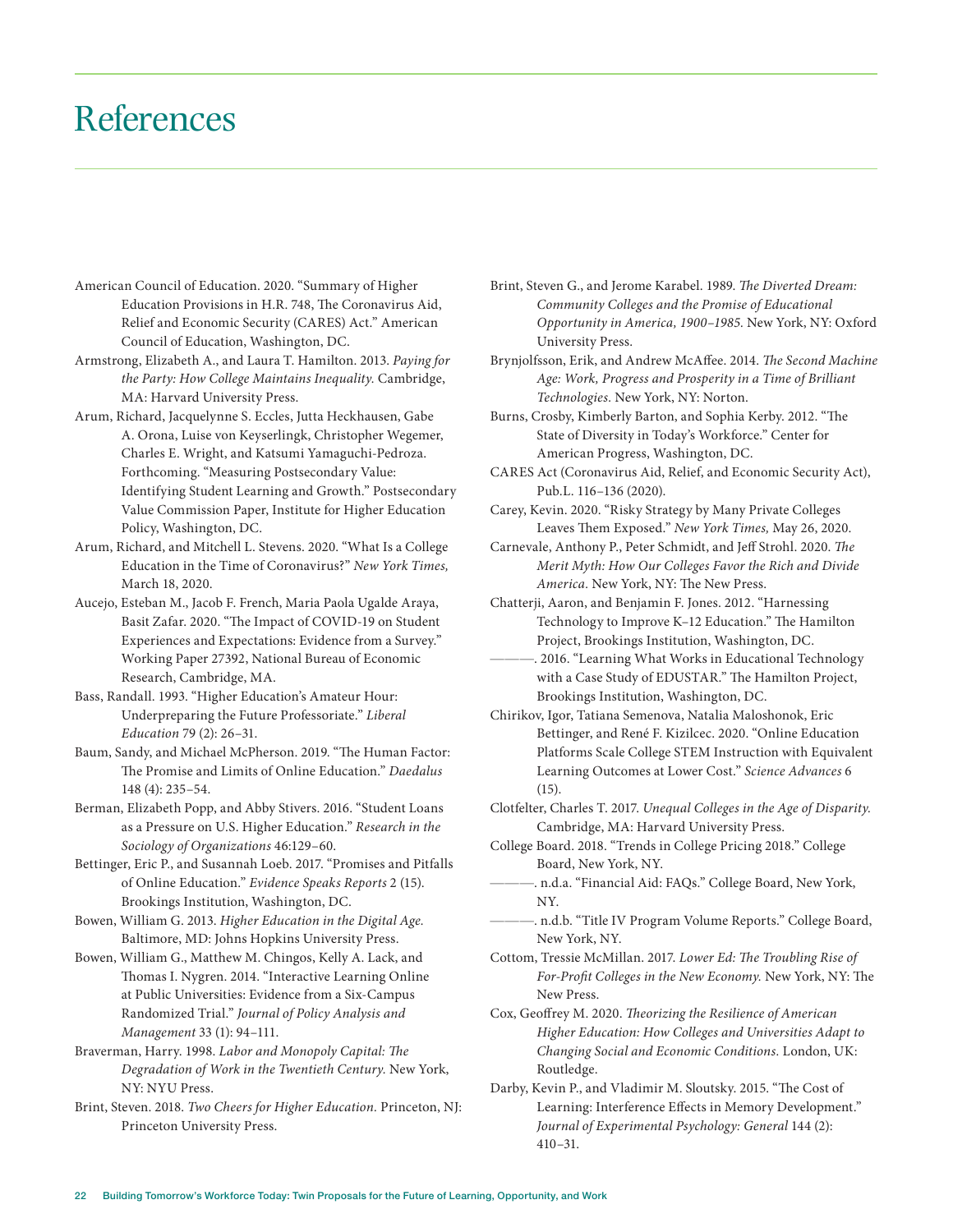Deil-Amen, Regina. 2015. "The 'Traditional' College Student: A Smaller and Smaller Minority and Its Implications for Diversity and Access Institutions." In Kirst and Stevens, *Remaking College,* 134–65*.*

Dougherty, Kevin J. 1994. *The Contradictory College: The Conflicting Origins, Impacts, and Futures of the Community College.* New York, NY: SUNY Press.

Eaton, Charlie. 2020. "Agile Predators: Private Equity and the Spread of Shareholder Value Strategies to U.S. For-Profit Colleges." *Socio-Economic Review* (February).

Eaton, Charlie, Jacob Habinek, Adam Goldstein, Cyrus Dioun, and Daniela García Santibáñez Godoy. 2016. "The Financialization of U.S. Higher Education." *Socio-Economic Review* 14 (3): 507–35.

Eaton, Charlie, Sheisha Kulkarni, Robert Birgeneau, Henry Brady, and Michael Hout. 2019. "The Organizational Ecology of College Affordability: Research Activity, State Grant Aid policies, and Student Debt at U.S. Public Universities." *Socius* (January).

Fischer, Claude S., and Michael Hout. 2006. *Century of Difference: How America Changed in the Last One Hundred Years.* New York, NY: Russell Sage Foundation.

Fischer, Christian, Zachary A. Pardos, Ryan Shaun Baker, Joseph Jay Williams, Padraic Smyth, Renzhe Yu, Stefan Slater, Rachel Baker and Marc Warschauer. 2020. "Mining Big Data in Education: Affordances and Challenges. *Review of Research in Education* 44 (1): 130–60.

Fligstein, Neil. 2002. *The Architecture of Markets: An Economic Sociology of Twenty-First Century Capitalist Societies.* Princeton, NJ: Princeton University Press.

Graham, Hugh Davis. 1984. *The Uncertain Triumph: Federal Education Policy in the Kennedy and Johnson Years.* Chapel Hill, NC: University of North Carolina Press.

Grusky, David B., Peter A. Hall, and Hazel Rose Markus. 2019. "The Rise of Opportunity Markets: How Did It Happen and What Can We Do?" *Daedalus* 148: 19–45.

Hamilton, Laura T., and Kelly Nielsen. Forthcoming. *Broke: The Racial Consequences of Underfunding Public Universities.* Chicago, IL: University of Chicago Press.

Harvard University. 2020. "The Opportunity Insights Economic Tracker: Supporting the Recovery from COVID-19." Harvard University, Cambridge, MA.

Hegji, Alexandra. 2018. "The Higher Education Act (HEA): A Primer." Congressional Research Service, Washington, DC.

HEROES (Health and Economic Recovery Omnibus Emergency Solutions Act) Act. 116th Congress. Introduced May 12, 2020, by Rep. Nita M. Lowey (D-NY).

Higher Education Act of 1965, Pub.L. 89-329, 79 Stat. (1965).

Holzer, Harry. 2015. "The U.S. Approach to Higher Education and Workforce Development: Separate Paths in Search of a Whole." In *Transforming U.S. workforce development policies for the 21st century,* edited by Carl Van Horn, Tammy Edwards, and Todd Greene. Kalamazoo, MI: Federal Reserve Bank of Atlanta and WE Upjohn Institute for Employment Research.

Hoxby, Caroline M. 2009. "The Changing Selectivity of American Colleges." *Journal of Economic Perspectives* 23:91–118.

Interstate Highway Act of 1956, Pub.L. 84-627, 70 Stat. 374 (1956).

Kirst, Michael W., and W. Richard Scott. 2017. *Higher Education and Silicon Valley: Connected but Conflicted.* Baltimore, MD: Johns Hopkins University Press.

Kirst, Michael W., and Mitchell L. Stevens. 2015. *Remaking College: The Changing Ecology of Higher Education.* Stanford, CA: Stanford University Press.

Kizilcec, René F., Justin Reich, Michael Yeomans, Christoph Dann, Emma Brunskill, Glenn Lopez, Selen Turkay, Joseph Jay Williams, and Dustin Tingley. 2020. "Scaling Up Behavioral Science Interventions in Online Education." *Proceedings of the National Academy of Sciences (PNAS).*

Kurzweil, Martin, and Mitchell L. Stevens. 2018. "Setting the Table: Responsible Use of Student Data in Higher Education." *EDUCAUSE Review* (7 May).

Labaree, David F. 2017. *A Perfect Mess: The Unlikely Ascendancy of American Higher Education.* Chicago, IL: University of Chicago Press.

Lederman, Doug. 2020. "How College Presidents Fear Financial, and Human, Toll of the Coronavirus." *Inside Higher Education,* March 27, 2020.

Lewis, Dan. 2013. *Divided Highways: Building the Interstate System, Transforming American Life.* Ithaca, NY: Cornell University Press.

Lifschitz, Arik, Michael Sauder, and Mitchell L. Stevens. 2014. "Football as a Status System in U.S. Higher Education." *Sociology of Education* 87: 204–19.

Loss, Christopher P. 2012. *Between Citizens and the State: The Politics of American Higher Education in the Twentieth Century.* Princeton, NJ: Princeton University Press.

McCann, Claire, and Amy Laitinen. 2014. *College Blackout: How the Higher Education Lobby Fought to Keep Students in the Dark.* Washington, DC: New America.

McPherson, Michael M., and Lawrence Bacow. 2015. "Online Higher Education: Beyond the Hype Cycles." *Journal of Economic Perspectives* 29 (4): 135–54.

Merisotis, Jamie. 2020. *Human Work in the Age of Smart Machines.* New York, NY: Rosetta Books.

Mettler, Suzanne. 2005. *From Soldiers to Citizens: The GI Bill and the Making of the Greatest Generation.* New York, NY: Oxford University Press.

———. 2011. *The Submerged State.* Chicago, IL: University of Chicago Press.

———. 2014. *Degrees of Inequality: How the Politics of Higher Education Sabotaged the American Dream.* New York, NY: Basic Books.

Minaya, Veronica, Brendan Moore, and Judith Scott-Clayton. 2020. "The Effect of Job Displacement on College Enrollment: Evidence from Ohio." Working Paper 27694, National Bureau of Economic Research, Cambridge, MA.

Moretti, Enrico. 2012. *The New Geography of Jobs.* New York, NY: Houghton Mifflin Harcourt.

Morrill Land-Grant Acts of 1862, Pub.L. 37-130, 12 Stat. 503 (1862).

Morrill Land-Grant Acts of 1890, Pub.L. 51-841, Stat. 417 (1890).

Murakami, Kery. 2020. "Call for Doubling Pell, Forgiving Debt." *Inside Higher Education* (23 June).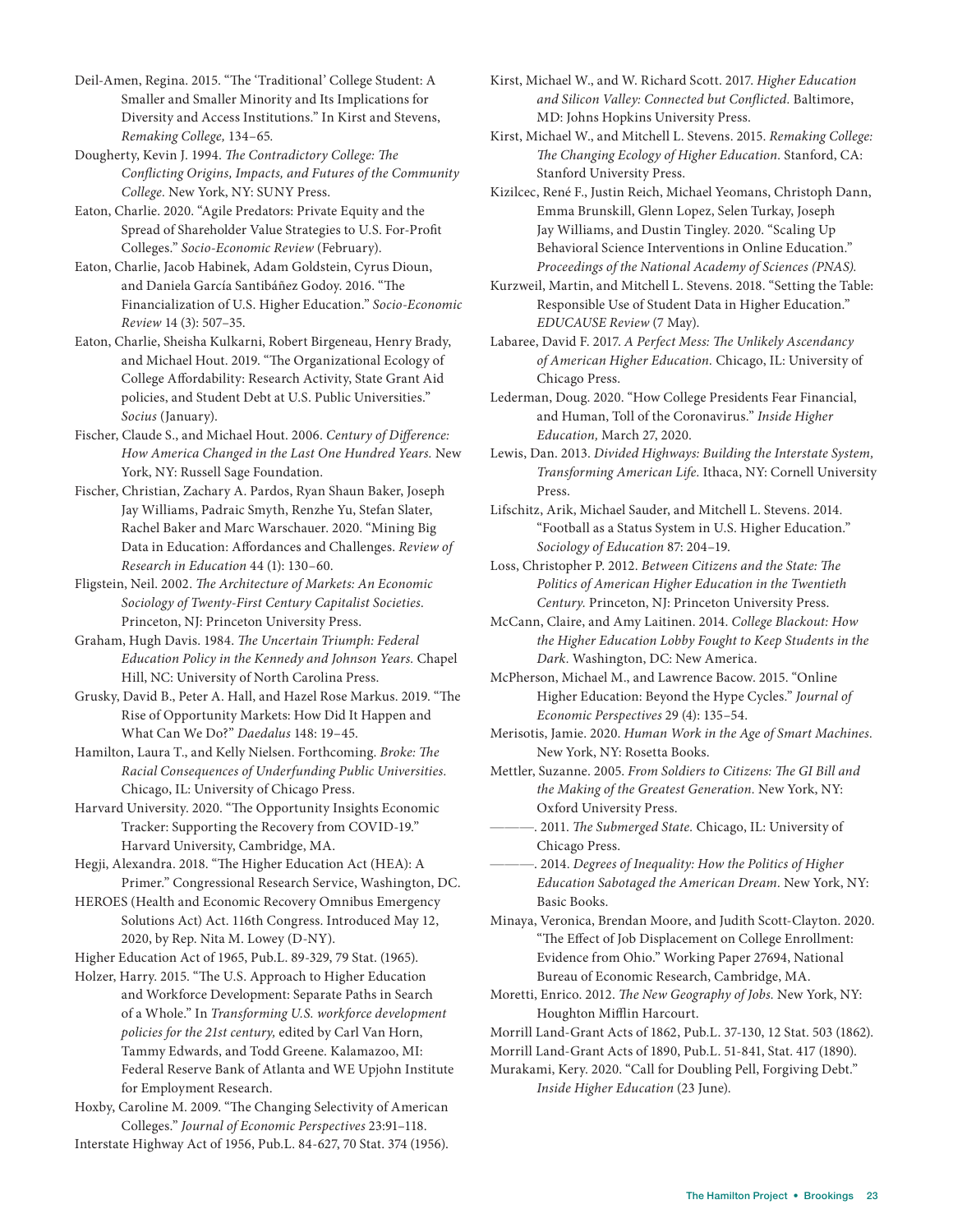National Center for Education Statistics (NCES). 2020. "Digest of Education Statistics." Table 311.15, "Number and Percentage of Students Enrolled in Degree-Granting Postsecondary Institutions, by Distance Education Participation, Location of Student, Level of Enrollment, and Control and Level of Institution: Fall 2017 and Fall 2018." National Center for Education Statistics, Institute of Education Sciences, Washington, DC.

National Conference of State Legislatures. 2020. "HEROES Act Provisions." National Conference of State Legislatures, Washington, DC.

National Defense Education Act of 1958, Pub.L. 85-864, 72 Stat. 1580 (1958).

National Science Foundation (NSF). 2013. *Inspiring Stem Learning.* Alexandria, VA: National Science Foundation.

O'Mara, Margaret. 2015. *Cities of Knowledge: Cold War Science and the Search for the Next Silicon Valley.* Princeton, NJ: Princeton University Press.

Organisation of Economic Co-operation and Development (OECD). 2019. "Education at a Glance 2019." OECD Indicators, OECD Publishing, Paris, France.

Oliff, Phillip, and Laura Pontari. 2020. "How the Pandemic Could Affect Higher Education Spending." Pew Charitable Trusts, Philadelphia, PA.

Owen-Smith, Jason. 2018. *Research Universities and the Public Good: Discovery for an Uncertain Future.* Stanford, CA: Stanford University Press.

Pew Research Center. 2019. *Internet/Broadband Fact Sheet*. June 12, 2019. Pew Research Center, Washington, DC.

Protopsaltis, Spiros, and Sandy Baum. 2019. "Does Online Education Live up to its Promise? A Look at the Evidence and Implications for Federal Policy." Center for Education Policy and Evaluation, College of Education and Human Development, George Mason University, Fairfax, VA.

Reich, Justin. 2020. *Failure to Disrupt: Why Technology Alone Can't Transform Education.* Cambridge, MA: Harvard University Press.

Responsible Use of Student Data in Higher Education. n.d. "About." Responsible Use of Student Data in Higher Education, Stanford CAROL & Ithaka S+R.

Rosenbaum, James. 2004. *Beyond College for All: Career Paths for the Forgotten Half.* New York, NY: Russell Sage Foundation.

Saxenian, AnnaLee. 1996. *Regional Advantage.* Cambridge, MA: Harvard University Press.

Seltzer, Rick. 2020. "Housing Developer Pressured Universities on Fall Plans." *Inside Higher Education,* August 7, 2020.

SERU Consortium. 2020. "Will Students Come Back? Undergraduate Students' Plans to Re-Enroll in Fall 2020." SERU COVID-19 Survey Policy Briefs, June 17, 2020. Goldman School of Public Policy, University of California, Berkeley, Berkeley, CA.

Servicemen's Readjustment Act of 1944 (GI Bill), Pub.L. 78-346 (1944).

Shavit, Yossi, and Walter Muller. 1998. *From School to Work. A Comparative Study of Educational Qualifications and Occupational Destinations.* New York, NY: Oxford University Press.

Stanford University. n.d. "The Educational Opportunity Project at Stanford University." Stanford University, Stanford, CA.

Stevens, Mitchell L., and Ben Gebre-Medhin. 2016. "Association, Service, Market: Higher Education in American Political Development." *Annual Review of Sociology* 42 (May): 121–42.

Strada. 2020. "Public Viewpoint: Covid-19 Work and Education Survey." Strada Education Network, Indianapolis, IN.

Tallent-Runnels, Mary K., Julie A. Thomas, William Y. Lan, Sandi Cooper, Terence C. Ahern, Shana M. Shaw, and Xiaoming Liu. 2006. "Teaching Courses Online: A Review of the Research." *Review of Educational Research* 76: 93–135.

Turner, Sarah. 2017. "Labor Force to Lecture Hall: Pell Grants and Postsecondary Policies in Response to Job Loss." The Hamilton Project, Brookings Institution, Washington, DC.

University of Michigan. n.d. "The IRIS-UMETRICS Dataset." Institute for Research on Innovation & Science, University of Michigan, Ann Arbor, MI.

von Keyserlingk, Luise, Xunfei Li, Katsumi Yamaguchi-Pedroza, Jacquelynne Eccles, and Richard Arum. 2020. "COVID-19 Undergraduate Response to Initial Pandemic Phase." Research Card C-1, University of California, Irvine, School of Education, Irvine, CA.

Waldrop, M. Mitchell. 2013. "Campus 2.0." *Nature* 495 (14):160–63.

Walley, Keith. 2007. "Coopetition: An Introduction to the Subject and an Agenda for Research." *International Studies of Management and Organization* 37 (2): 11–31.

Weir, Margaret. 1993. *Politics and Jobs: The Boundaries of Employment Policy in the United States.* Princeton, NJ: Princeton University Press.

Wozniak, Abigail. 2018. "Going Away to College? School Distance as a Barrier to Higher Education." *Econofact,* March 22, 2018.

Xu, Di, and Shanna S. Jaggars. 2014. "Performance Gaps between Online and Face-to-Face Courses: Differences across Types of Students and Academic Subject Areas." *Journal of Higher Education* 85 (5): 633–59.

Zaloom, Caitlin. 2019. *Indebted: How Families Make College Work at Any Cost.* Princeton, NJ: Princeton University Press.

Zimmerman, Jonathan. 2020. *The Amateur Hour: A History of College Teaching in America.* Baltimore, MD: Johns Hopkins University Press.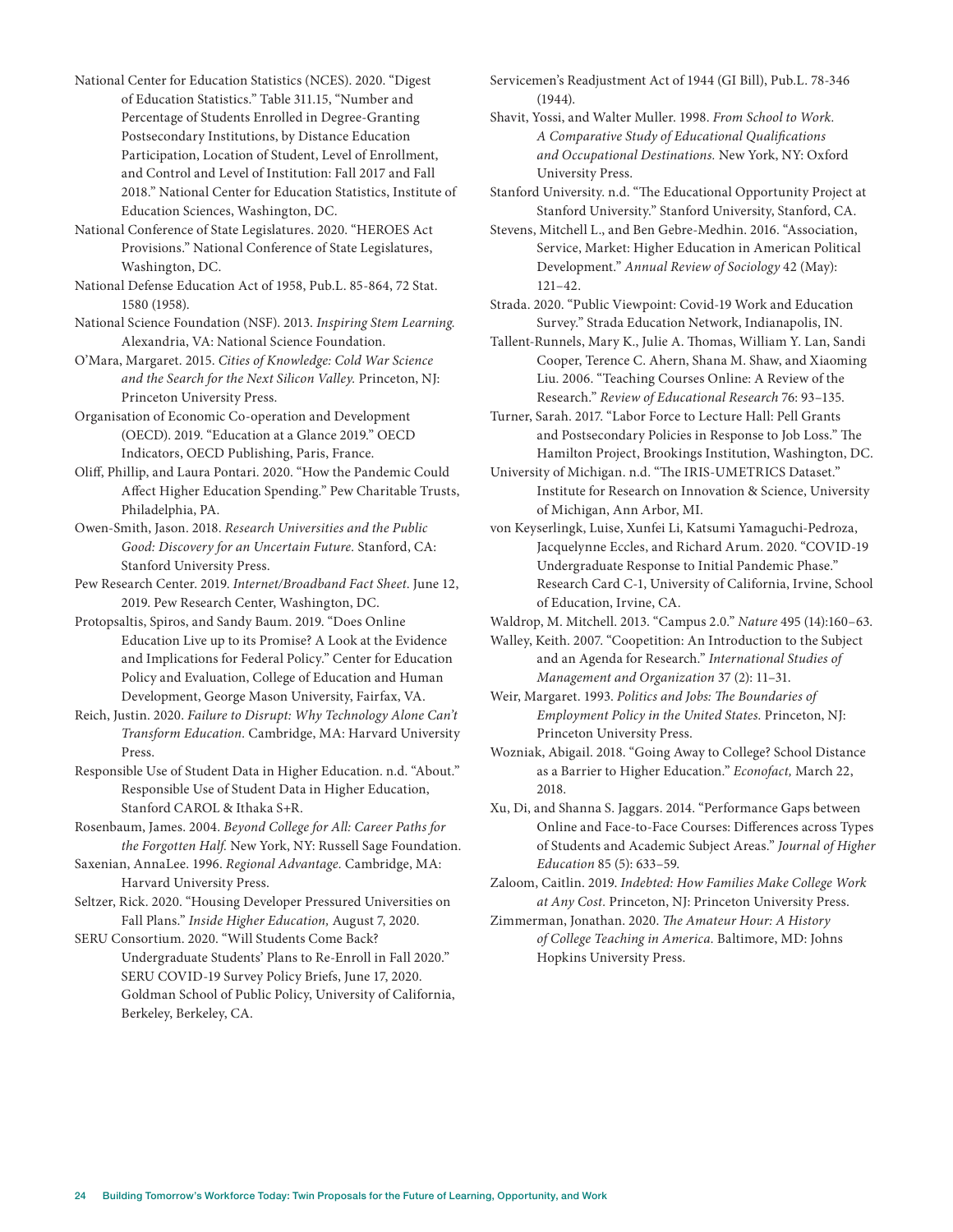

#### ADVISORY COUNCIL

STEPHANIE AARONSON Vice President and Director, Economic Studies Senior Fellow, Economic Studies, The Brookings Institution

GEORGE A. AKERLOF University Professor Georgetown University

ROGER C. ALTMAN Founder & Senior Chairman Evercore

KAREN L. ANDERSON Senior Director of Policy & Communications Becker Friedman Institute for Research in Economics The University of Chicago

ALAN S. BLINDER Gordon S. Rentschler Memorial Professor of Economics & Public Affairs, Princeton University; Visiting Senior Fellow, The Brookings Institution.

STEVEN A. DENNING Chairman, General Atlantic

JOHN M. DEUTCH Institute Professor Massachusetts Institute of Technology

CHRISTOPHER EDLEY, JR. Co-Founder and President Emeritus The Opportunity Institute

BLAIR W. EFFRON Partner Centerview Partners LLC

DOUGLAS W. ELMENDORF Dean & Don K. Price Professor of Public Policy Harvard Kennedy School

JUDY FEDER Professor & Former Dean McCourt School of Public Policy Georgetown University

JASON FURMAN Professor of the Practice of Economic Policy Harvard University Senior Fellow Peterson Institute for International Economics; Senior Counselor The Hamilton Project

MARK T. GALLOGLY Cofounder & Managing Principal Centerbridge Partners, L.P.

TED GAYER Executive Vice President Senior Fellow, Economic Studies The Brookings Institution

TIMOTHY F. GEITHNER President, Warburg Pincus Senior Counselor, The Hamilton Project

JOHN GRAY President & Chief Operating Officer **Blackstone** 

ROBERT GREENSTEIN Founder & President Center on Budget and Policy Priorities

MICHAEL GREENSTONE Milton Friedman Professor in Economics & the College Director of the Becker Friedman Institute for Research in Economics Director of the Energy Policy Institute University of Chicago

GLENN H. HUTCHINS Co-founder, North Island; Co-founder, Silver Lake

JAMES A. JOHNSON Chairman; Johnson Capital Partners

LAWRENCE F. KATZ Elisabeth Allison Professor of Economics Harvard University

MELISSA S. KEARNEY Neil Moskowitz Professor of Economics University of Maryland; Nonresident Senior Fellow The Brookings Institution

LILI LYNTON Founding Partner Boulud Restaurant Group

HOWARD S. MARKS Co-Chairman Oaktree Capital Management, L.P.

ERIC MINDICH Founder Everblue Management

SUZANNE NORA JOHNSON Former Vice Chairman Goldman Sachs Group, Inc. Co-Chair The Brookings Institution

PETER ORSZAG CEO, Financial Advisory Lazard Freres & Co LLC

RICHARD PERRY Managing Partner & Chief Executive Officer Perry Capital

PENNY PRITZKER Chairman & Founder, PSP Partners 38th Secretary of Commerce

MEEGHAN PRUNTY Managing Director, Blue Meridian Partners Edna McConnell Clark Foundation

ROBERT D. REISCHAUER Distinguished Institute Fellow & President Emeritus Urban Institute

NANCY L. ROSE Charles P. Kindleberger Professor of Applied Economics, MIT Department of Economics

DAVID M. RUBENSTEIN Co-Founder & Co-Executive Chairman The Carlyle Group

ROBERT E. RUBIN Former U.S. Treasury Secretary; Co-Chair Emeritus Council on Foreign Relations

LESLIE B. SAMUELS Senior Counsel Cleary Gottlieb Steen & Hamilton LLP

SHERYL SANDBERG Chief Operating Officer, Facebook

DIANE WHITMORE SCHANZENBACH Margaret Walker Alexander Professor **Director** The Institute for Policy Research Northwestern University; Nonresident Senior Fellow The Brookings Institution

STEPHEN SCHERR Chief Executive Officer Goldman Sachs Bank USA

RALPH L. SCHLOSSTEIN President & Chief Executive Officer, Evercore

ERIC SCHMIDT Technical Advisor, Alphabet Inc.

ERIC SCHWARTZ Chairman & CEO, 76 West Holdings

JAY SHAMBAUGH Professor of Economics and International Affairs, Elliott School of International Affairs at The George Washington University; Nonresident Senior Fellow The Brookings Institution

THOMAS F. STEYER Business Leader & Philanthropist

MICHAEL R. STRAIN Director of Economy Policy Studies and Arthur F. Burns Scholar in Political Economy American Enterprise Institute

LAWRENCE H. SUMMERS Charles W. Eliot University Professor Harvard University

LAURA D'ANDREA TYSON Distinguished Professor fo the Graduate School University of California, Berkeley

WENDY EDELBERG Director